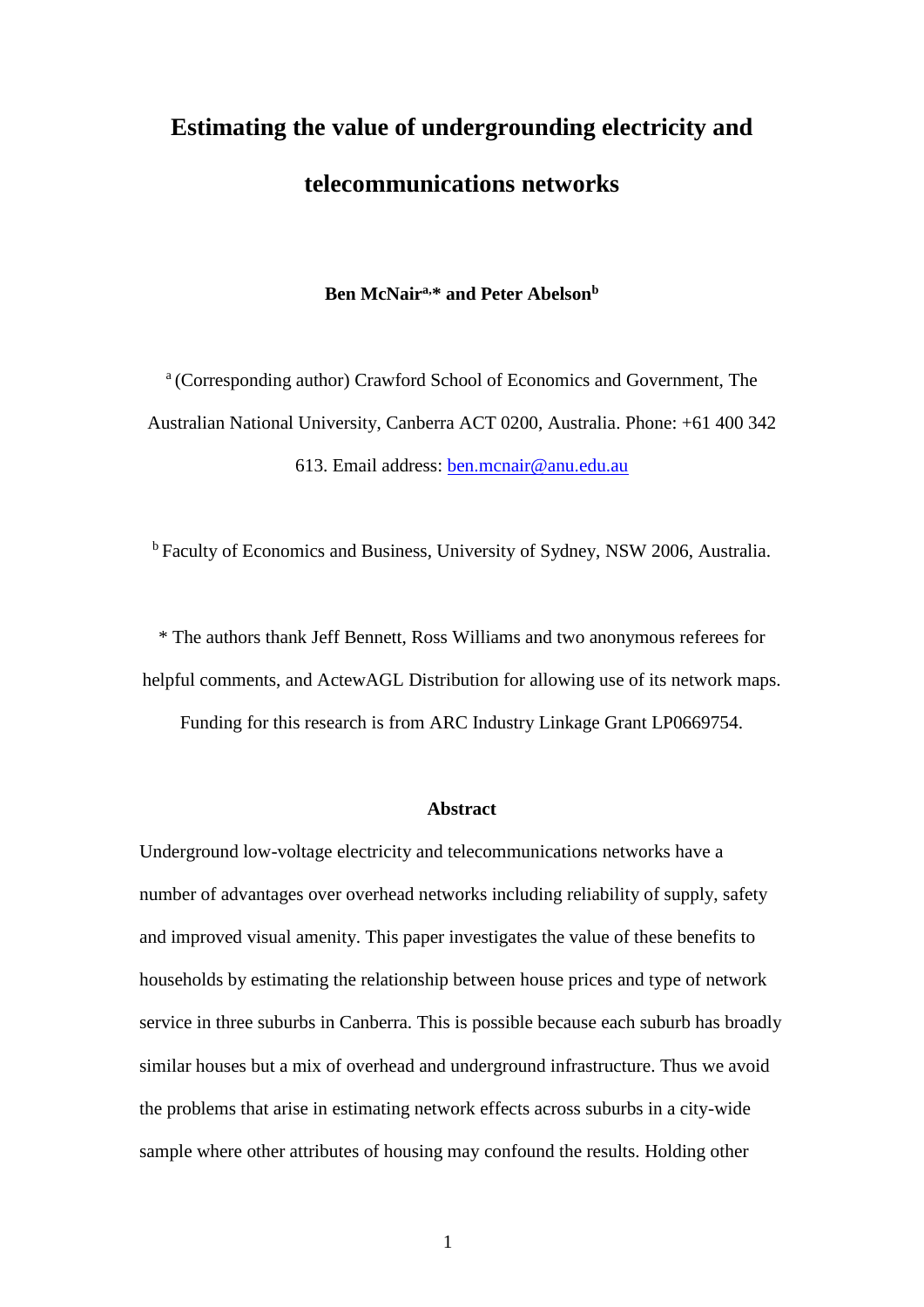house and neighbourhood characteristics constant, we find that underground networks increase house prices by 2.9 per cent. Although Canberra has some unusual features, this approach can provide valuable information to policy-makers considering undergrounding programs in residential areas.

#### **Short description**

Data from three suburbs in Canberra are used to demonstrate a method for estimating the relationship between house prices and type of electricity and telecommunications network service (overhead or underground).

*Keywords*: House prices; electricity networks; hedonic analysis.

JEL code: L94, Q51

#### **1. Introduction**

A number of cities around the world have implemented or are considering programs to replace overhead low-voltage electricity and telecommunications networks with new underground infrastructure.<sup>1</sup> Undergrounding these networks provides benefits to both utility businesses and households. Underground networks generally provide a more secure and reliable service. They greatly reduce the risks of damage from fires, strong winds and other severe weather events, which can cause extended power outages and risks of electrocution. They lead to more aesthetically pleasing residential areas and savings from lower network energy losses, avoided pole maintenance costs and avoided costs of trimming trees away from power lines.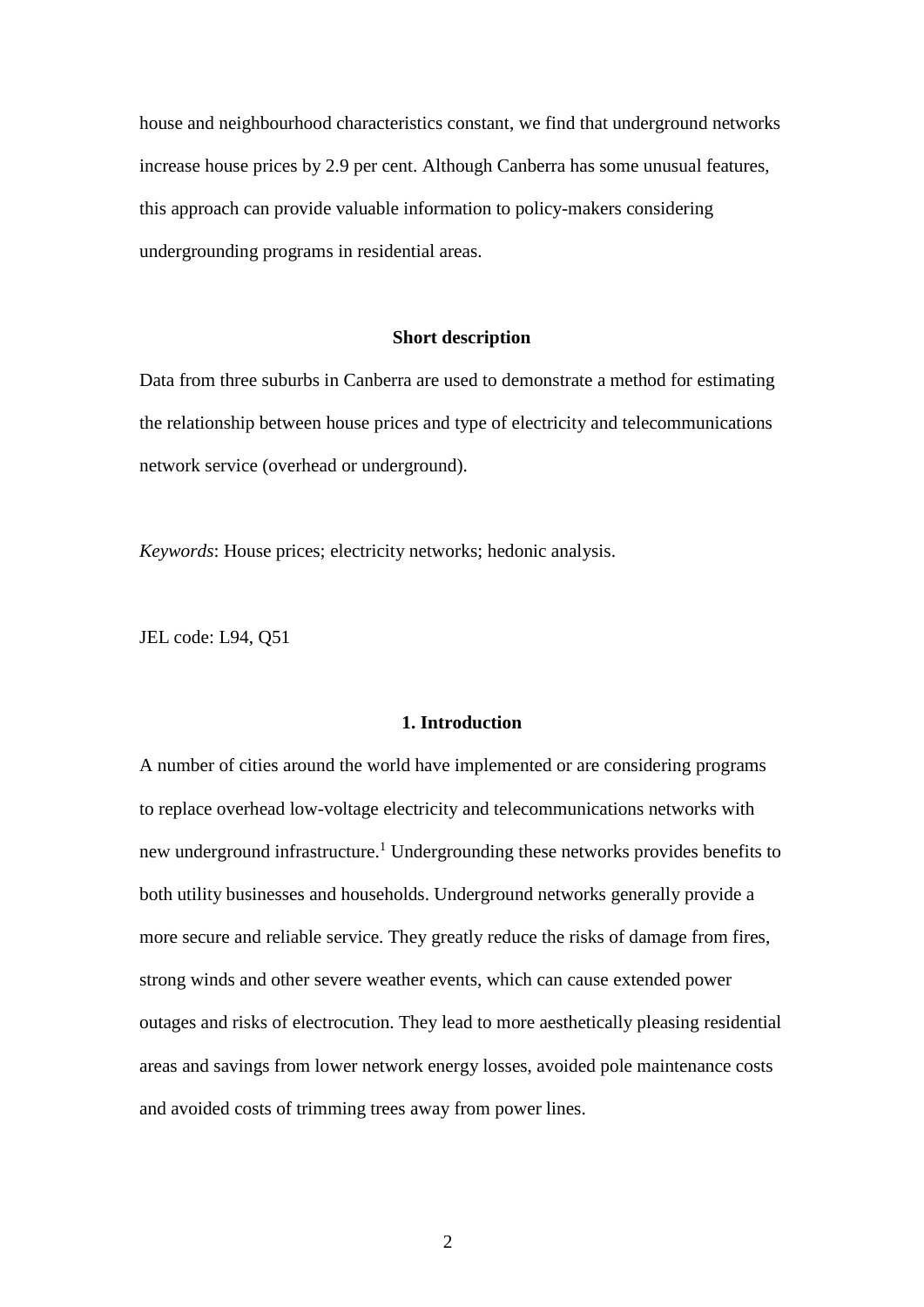However, undergrounding networks in established residential areas usually costs between \$10,000 and \$20,000 per property. The savings to utility businesses in terms of lower energy purchases and network maintenance costs are usually only a small percentage of these costs. The expense of undergrounding must be justified primarily by the benefits to households. The estimated value of benefits to households is therefore a key component in the economic evaluation of undergrounding programs.

But herein lies a major problem. There appear to be no complete estimates of the value of undergrounding electricity supply to households and most economic evaluations to date have categorised this value as unquantifiable (DCITA 1998, InfraSource Technology 2007, IPART 2002). Some stated preference (SP) studies have valued supply reliability improvements using contingent valuation (Carlsson and Martinsson 2007, Layton and Moeltner 2005) and choice experiments (Accent 2008, Beenstock et al. 1998, Carlsson and Martinsson 2008). But, as far as we are aware, very few SP studies have attempted to value the overall household benefit from undergrounding, including amenity and safety benefits (McNair et al. 2010).

Turning to revealed preference studies, many hedonic property price studies have estimated the impacts on house prices of various other urban disamenities and pollutants, such as noise (Nelson 1982) and poor air quality (Brookshire et al. 1982). However, apparently none have estimated the impact of overhead distribution wires. A possible reason is that cities are typically divided into newer areas with underground wires and older areas with overhead wires. This makes it difficult to separate out the effects of underground wires from other effects, such as building age, access to the central business district and other neighbourhood characteristics.<sup>2</sup>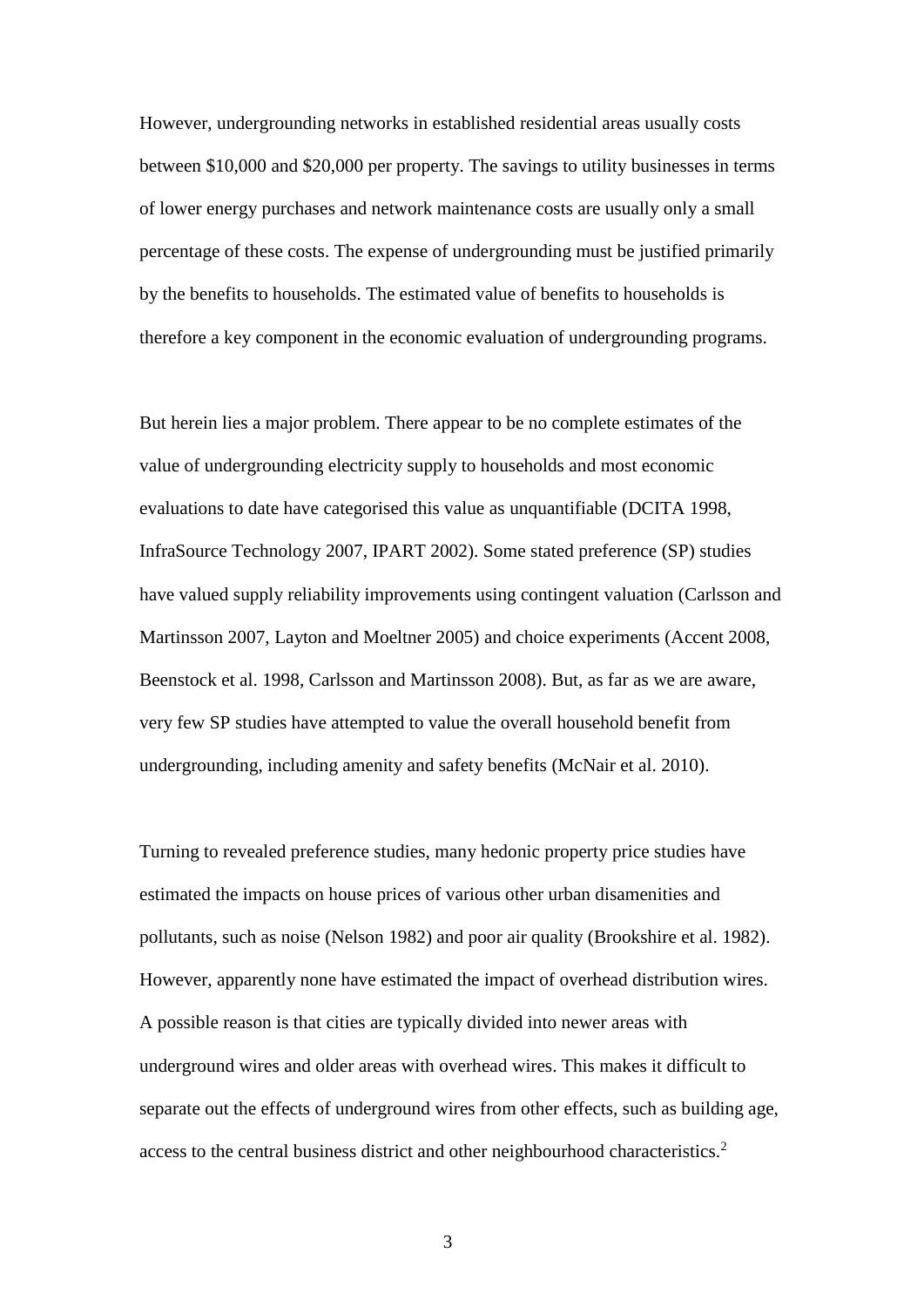This paper has two main objectives. The first is to show how the value of underground wires in cities can be derived using the hedonic property price approach. By limiting the sample to areas with a mix of underground and overhead infrastructure where the neighbourhood and housing stock are otherwise relatively homogeneous, we can control for unobserved neighbourhood characteristics that could be correlated with type of infrastructure in a city-wide sample. This approach is similar to the boundary discontinuity approach used by Black (1999), Davidoff and Leigh (2008), and Gibbons and Machin (2003) to value school quality in that it involves comparison of the prices of houses that are broadly similar to each other, but on opposite sides of boundaries between adjacent areas serviced by underground and overhead wires. This approach can be employed when investigating the costs and benefits of a *potential* undergrounding program, whereas other possible approaches, such as the difference-in-difference (natural experiment) approach, can be employed only after some retro-fit undergrounding has taken place.

Secondly, we provide an estimate of the implicit price of underground wires in a specific study. This is a contribution towards addressing the research gap identified above, although we also note some differentiating features of the Canberra housing market.

The paper is set out as follows. Section 2 relates the theory of hedonic prices to the case study and sets out the estimation approach. Section 3 describes the data. The results of the study are presented in Section 4 and Section 5 concludes.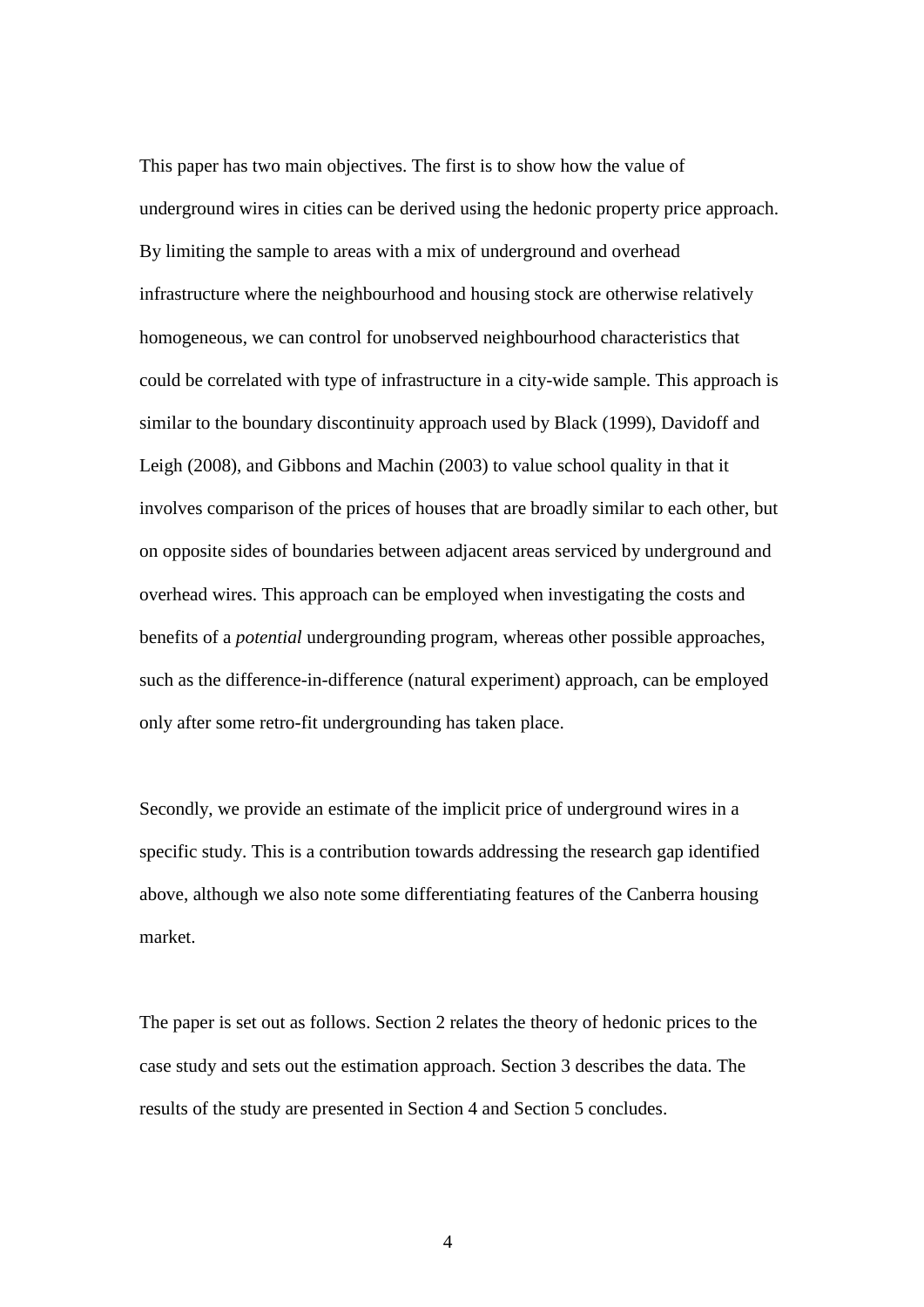#### **2. Method**

Lancaster (1966), Rosen (1974) and others have argued that many goods and services can be characterised as a bundle of attributes. Differing levels of those attributes lead to the availability of many different 'versions' of a good. The hedonic pricing technique uses observed market prices for a good and observed attribute levels to estimate implicit prices for the attributes. Houses are an example of such a good and many studies have used the hedonic pricing technique to estimate implicit prices for different house attributes including energy efficiency (Dinan and Miranowski 1989), noise (Nelson 1982), air quality (Brookshire et al. 1982), quality of schools (Black 1999) and urban wetlands (Mahan et al. 2000). This study estimates the implicit price for underground low-voltage electricity distribution and telecommunications wires.

The theoretical framework for the estimation is as follows. The market price for a house is  $p = p(UG, Z)$ , where *UG* indicates whether the house is serviced by underground wires and  $Z = z_1, z_2, ..., z_n$  is a vector of the amounts of *n* other attributes (for example number of bedrooms, block size, distance to central business district). Households spend their income, *y*, on housing and a composite good, *x*, whose price is normalised to unity. Households maximise their utility,  $U = U(x, UG, Z)$  by choosing *x*, *UG*, and *Z* subject to their budget constraint  $y = x + p(UG, Z)$ . The first order conditions of this constrained optimisation are  $\partial p/\partial U = U_{UG}/U_x$  and  $\partial p/\partial z_i = U_{Zi}/U_x$ for  $i = 1, \ldots, n$ . For attributes with continuous levels, these conditions mean that households purchase the quantity of each attribute up to the point at which their marginal willingness to pay (WTP) for an additional unit of the attribute is just equal to the marginal implicit price of a unit of the attribute.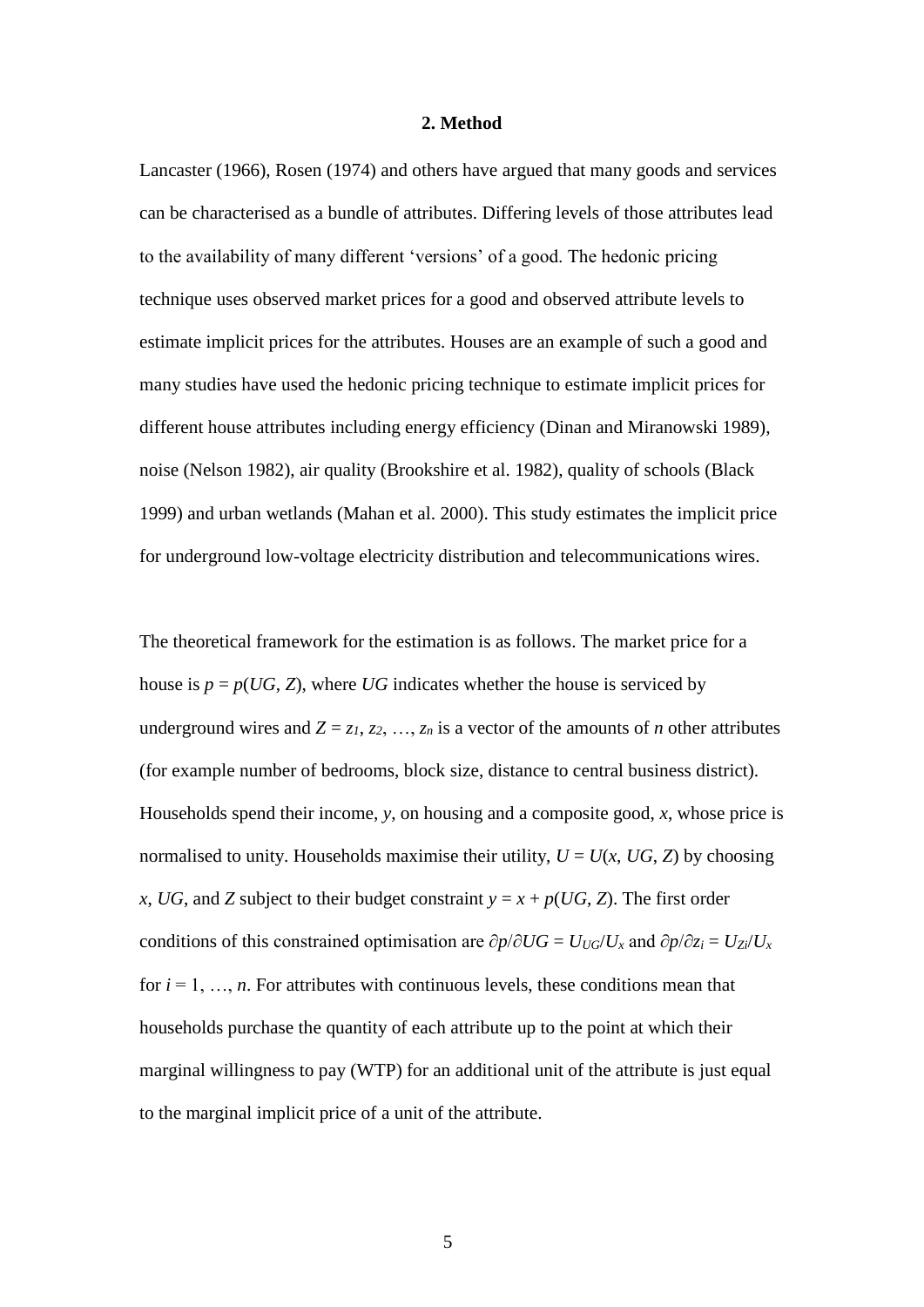However, the attribute of interest in this study, *UG*, is a discrete attribute taking one of two values. Consequently, a household's WTP for underground lines (which is the appropriate measure of economic benefits) is not necessarily equal to the implicit price for underground lines. Figure 1 illustrates the optimal discrete choice in the *x*-*UG* plane cut at *Z*\*. In order to purchase a house serviced by underground lines, a household must forgo  $P_{UG}(Z^*)$  units of *x*. This is the implicit price of underground lines. Two households are shown, both with income *Y*\*. One has a utility function *U<sup>A</sup>* and the other  $U_B$ . The indifference curves for the optimal utility levels of each household,  $U_A^*$  and  $U_B^*$ , are shown in the diagram.<sup>3</sup> The household with utility function  $U_B$  chooses a house serviced by underground lines but the other household does not.

[\[Figure 1](#page-21-0) near here]

The implicit price,  $P_{UG}(Z^*)$ , reveals limited information about the underlying demand function.<sup>4</sup> A household's WTP for underground wires is less than the implicit price if the household purchases a house serviced by overhead lines. It is equal to or more than the implicit price if the household purchases a house serviced by underground lines. Assuming a continuous distribution of WTP across households, the implicit price represents the WTP of the marginal purchaser of the underground lines attribute. To demonstrate this, consider the value function  $\theta(UG, Z; y, u)$  where  $u = U(y - \theta,$ *UG*, *Z*) (Rosen 1974). The WTP for underground wires, holding all other house attributes constant at  $Z^*$ , is  $\theta_{UG}(Z^*; u^*, y)$  where  $u^*$  is the optimum quantity given  $Z^*$ . A demand function for underground wires in the market for houses of type *Z*\* can be constructed by arranging these WTP amounts in descending order across all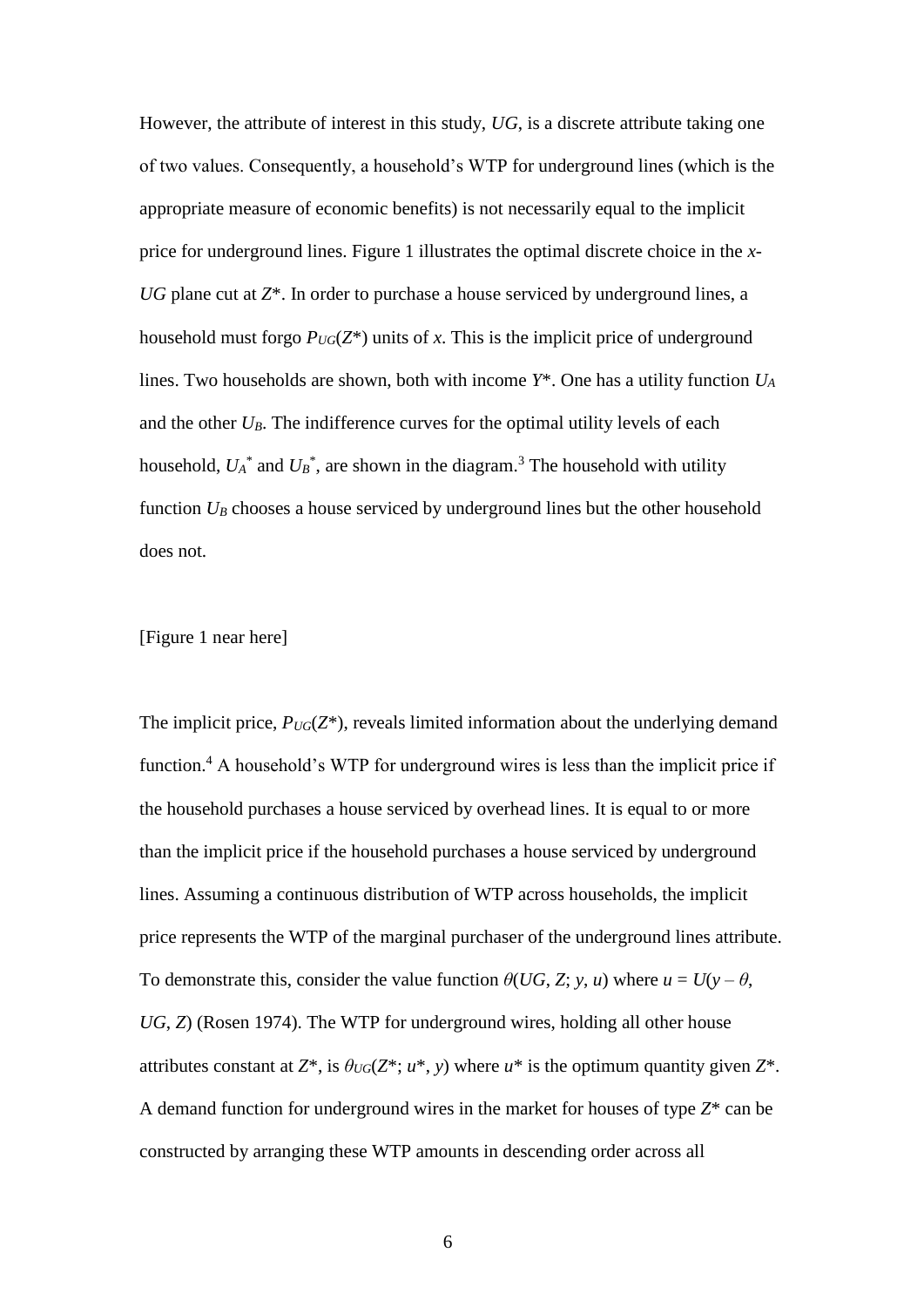households. [Figure 2](#page-22-0) demonstrates that the implicit price of underground wires depends not only on the WTP of households but also on the supply of houses serviced by underground wires, *S*, for each given type of house as characterised by *Z*. 5

[\[Figure 2](#page-22-0) near here]

The boundary discontinuity approach, which is a special case of the regression discontinuity approach (Hahn et al. 2001), can be applied where housing attributes change continuously over space, but the attribute of interest changes discretely at a boundary. In our study, we selected houses close to changes in the type of network service (from overhead to underground or vice versa) but where the neighbourhood and housing stock are relatively homogeneous across the boundary. This allows comparison of prices for houses with similar access to shopping centres, recreational areas and transport facilities, but different types of network service. As well as controlling for unobserved neighbourhood characteristics, this intra-suburb approach minimises correlations that might occur between underground infrastructure and some house characteristics in a city-wide study. However, because a number of variables are likely to affect house prices, we employ multivariate analysis to analyse the impact of undergrounding electricity.

The main equation to be estimated (Model 1) is:

$$
\ln P_{ijt} = \alpha + \beta \cdot UG_{ij} + \gamma \cdot Z_{ijt} + \delta_j + \lambda \cdot T_t + \varepsilon_{ijt}
$$
\n<sup>(1)</sup>

where:

• In  $P_{ijt}$  is the log of real price of house *i* in area *j* at time *t*;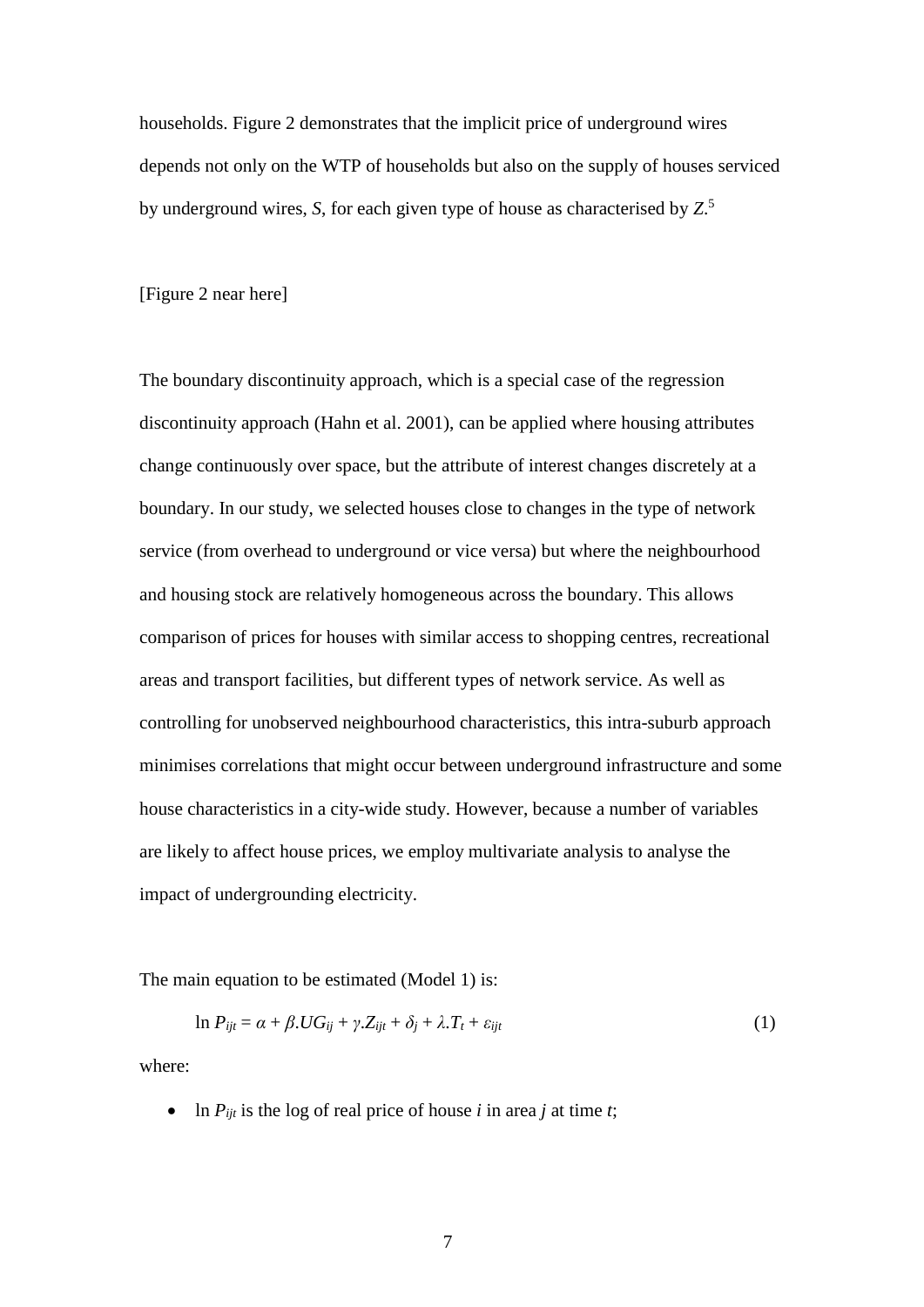- *UG<sub>ij</sub>* is a dummy variable for indicating that house *i* is serviced by underground wires;
- *Z<sub>ijt</sub>* is a vector of other house attributes;
- $T_t$  is a vector of time trend variables and;
- $\delta_i$  are area fixed effects.

 $\beta$  is the parameter that is used to establish the implicit price of underground wires. This is the focus of our study. Other house attributes are included where they are thought likely to be significant or where they may be correlated with type of infrastructure in our sample areas. The semi-log model specification is commonly used in hedonic house price regressions. It fits with the *a priori* expectation implied by microeconomic theory that model prices are homogeneous of degree one in the general consumer price level, which is not true of a linear model. It also allows the use of variables that take the value zero, which a log-log specification does not (Diewert 2001). In the semi-logarithmic model specification, the coefficients on the explanatory variables are interpreted as the percentage change in real house price associated with a unit change in the relevant explanatory variable holding all other variables constant. However, we also test for other specifications, for example for a log-log relationship between house prices and distance from the CBD.

#### **3. Data**

This study uses detached house sales data for Canberra between January 2004 and September 2008. Low-voltage distribution lines have been placed underground in new housing developments in Canberra since around 1990. Before then, network operators generally installed overhead wires on poles, usually reticulated through backyards to preserve streetscapes. However, a few areas in some suburbs were developed in the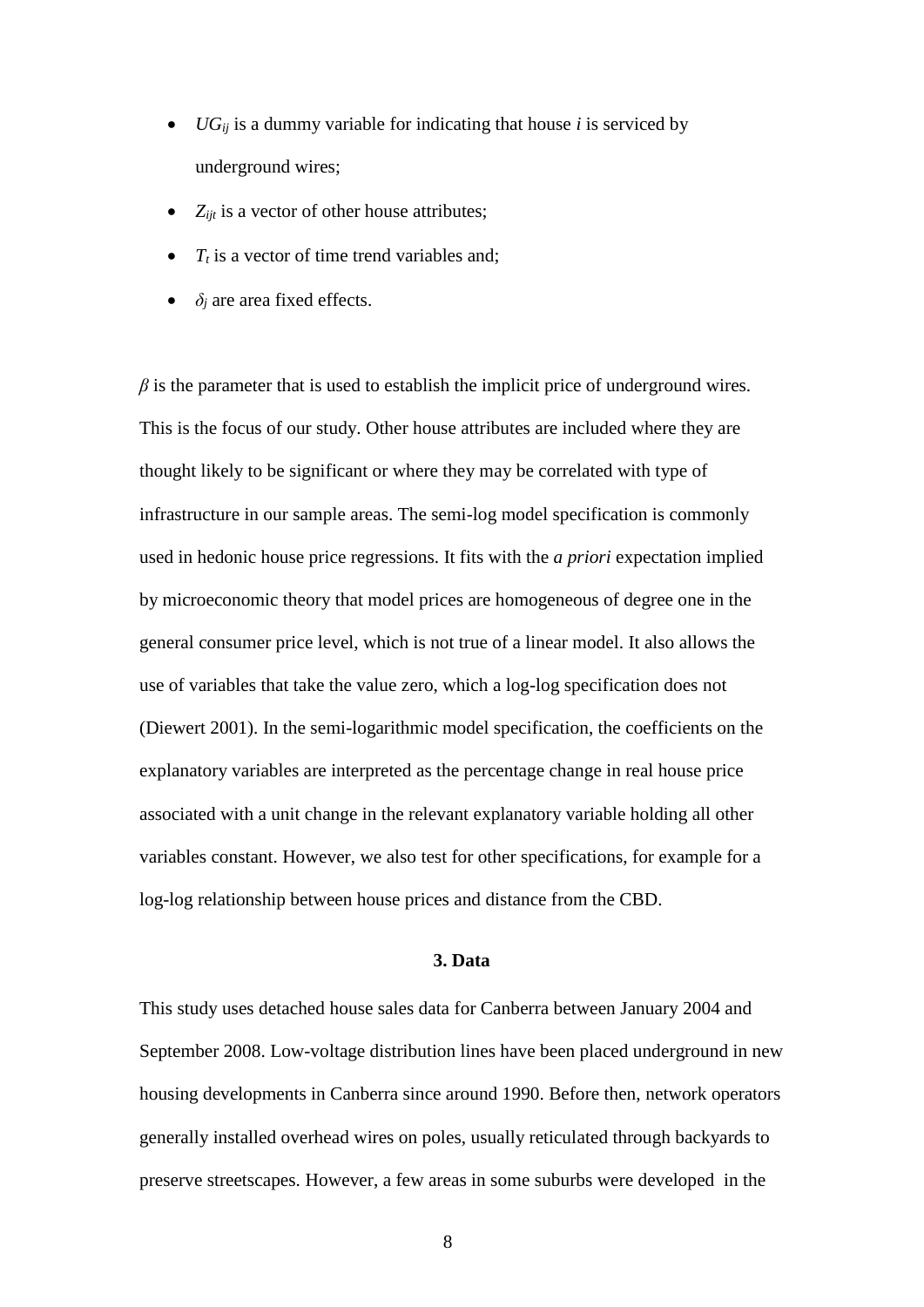1980s where underground installation was starting to become a standard condition in land development deeds. These suburbs contain a mix of sections serviced by overhead and underground wires.<sup>6</sup> Following site visits and advice from valuers with extensive experience in the city, we selected three of these suburbs (Calwell, Florey and Macarthur) for analysis due to the relative homogeneity of neighbourhoods and housing stock across sections with overhead and underground wires. Appendix A shows the areas serviced by underground wires in each suburb.

The sample selection is central to our estimation approach. To see this, consider an expansion of the sample. Almost all of the introduced data would fall into one of two categories: sales of older houses in inner suburbs serviced by overhead wires; and, sales of newer houses in outer suburbs serviced by underground wires. Disentangling the price effect of underground wires from those of building age and distance to central business district (CBD) may not be possible due to near-perfect correlations. However, the risk when using a selective sample is that the data are not representative of the broader population. [Table 1](#page-23-0) presents a comparison of the characteristics of individuals and households in the three sample suburbs and Canberra as a whole. Importantly, the sample suburbs are representative of Canberra in terms of unemployment and the distributions of household income and house size (measured as the number of bedrooms).

[\[Table 1](#page-23-0) near here]

The variables employed in the analysis and their sources are shown in [Table 2.](#page-24-0) The variables were chosen based on a review of the literature (for example, Ball 1973,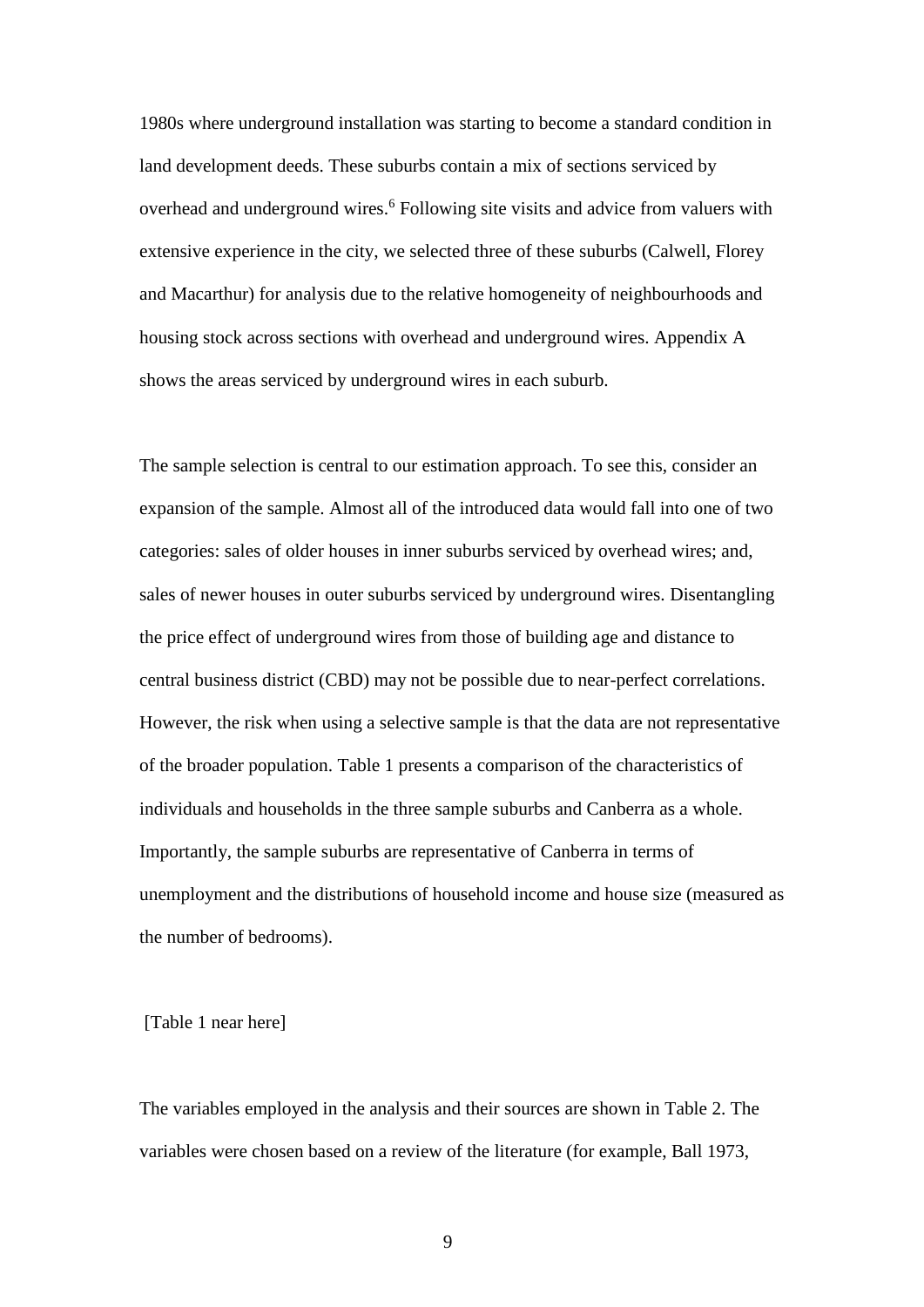Kain and Quigley 1970) and discussions with experienced valuers. The housing attributes found to be most significant in recent house price studies in Canberra by Davidoff and Leigh (2008) and DEWHA (2008) were included. Quality of view was included because of its significance in several studies (for example Benson et al.  $(1998)$ .<sup>7</sup> Land characteristic data collected were: the size of the block, the distance to the central business district (CBD), a 3-point scale rating of the quality of views $\delta$ , and dummy variables for high road traffic and for servicing by underground wires.<sup>9</sup> Structure characteristics collected were: the number of bedrooms, the number of bathrooms and ensuites, and the number of car parking spaces in garages and carports. The quality of landscaping and the external condition of the house were rated jointly on a 3-point scale.<sup>10</sup> Data were not collected for building age or other neighbourhood characteristics because, within each of the three suburbs, houses are of similar vintage and neighbourhoods are relatively homogeneous (for example, they have similar access to town centres and transport infrastructure).<sup>11</sup> These effects are captured using indicator variables for suburb.

#### [\[Table 2](#page-24-0) near here]

Most of the data were obtained from allhomes.com.au, a website containing a database of all property sales in the ACT. Other data were collected during field work between November 2008 and January 2009. Any measurement error resulting from the time between the house sale and the field work is expected to be uncorrelated with type of network infrastructure. Data on the number of bedrooms, bathrooms and car accommodation were available from [allhomes.com.au](http://www.allhomes.com.au/) for 436 of the 863 sales of detached houses in the period of interest. Deleting eight "battle-axe" blocks that could

10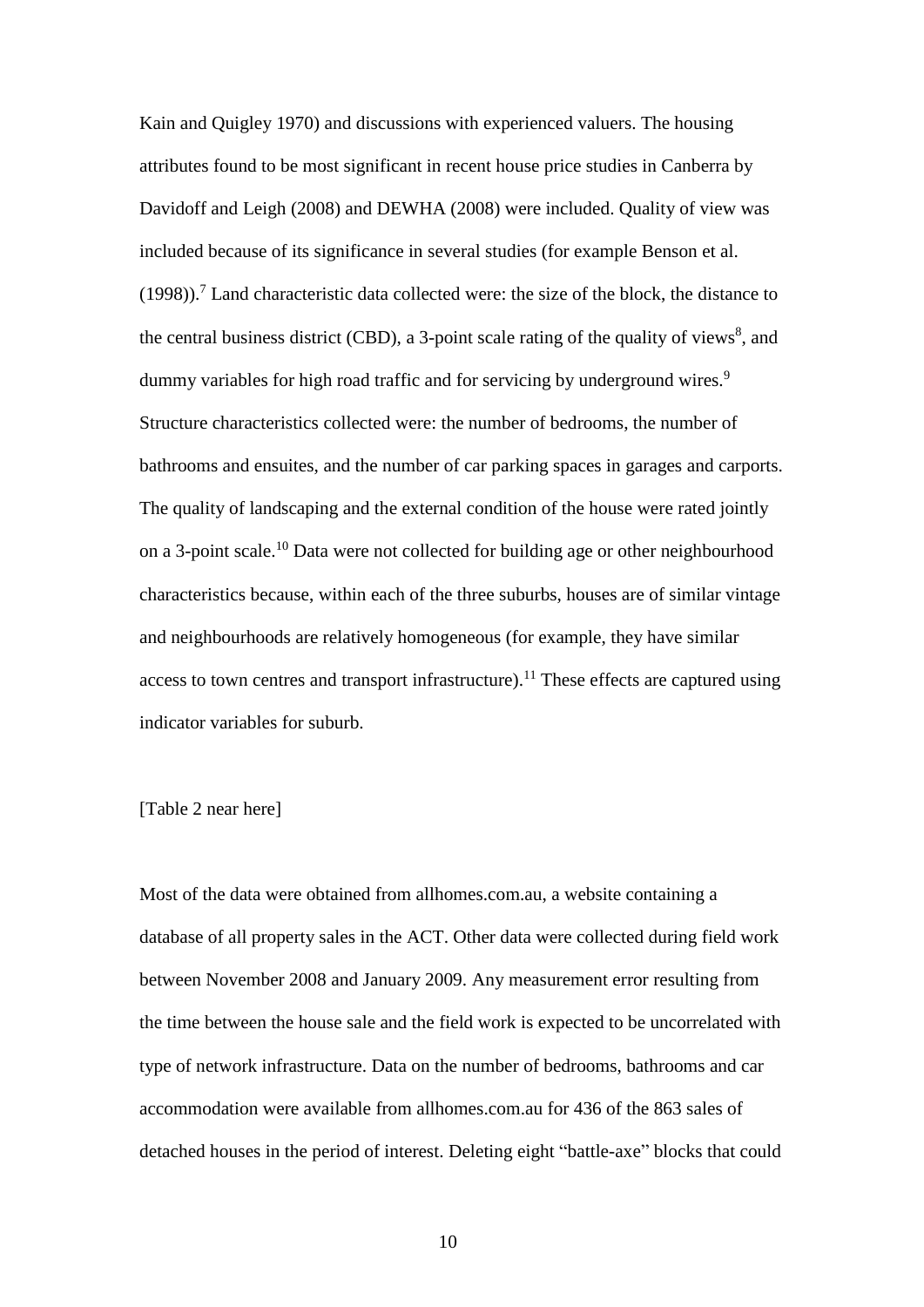not be inspected in the field and one price outlier, the final sample was 427 observations. Of these, 132 were serviced by underground wires, as described in [Table 3.](#page-25-0)

[\[Table 3](#page-25-0) near here]

Summary statistics for the data used in the main regression are set out in [Table 4.](#page-26-0) The log of distance from CBD (*DIST\_LN*) and the square of block size (*SIZESQ*) were found to be the best-fitting transformations of the *CBDDIST* and *SIZE* variables respectively. Both *TIME* and *TIMESQ* (equal to *TIME* squared) were included in the final regression to account for a non-linear movement in average real prices over the period. Interactions between the indicator variable for underground wires and other house characteristics such as quality of views and road traffic were found to be statistically insignificant and omitted from the final model.

[\[Table 4](#page-26-0) near here]

A regression explaining the indicator variable for underground wires (*UG*) in terms of the other explanatory variables from the main regression showed that *UG* is unrelated at the 0.05 significance level to house sale date, the number of bedrooms and the presence of high quality views, garages and ensuites. However, underground wires are negatively related to external condition, block size and the presence of high road traffic and 'some view'. An F-test showed the explanatory variables to be jointly significant at the 0.05 level indicating that housing characteristics differ between areas serviced by overhead and underground wires in the sample. This result means that the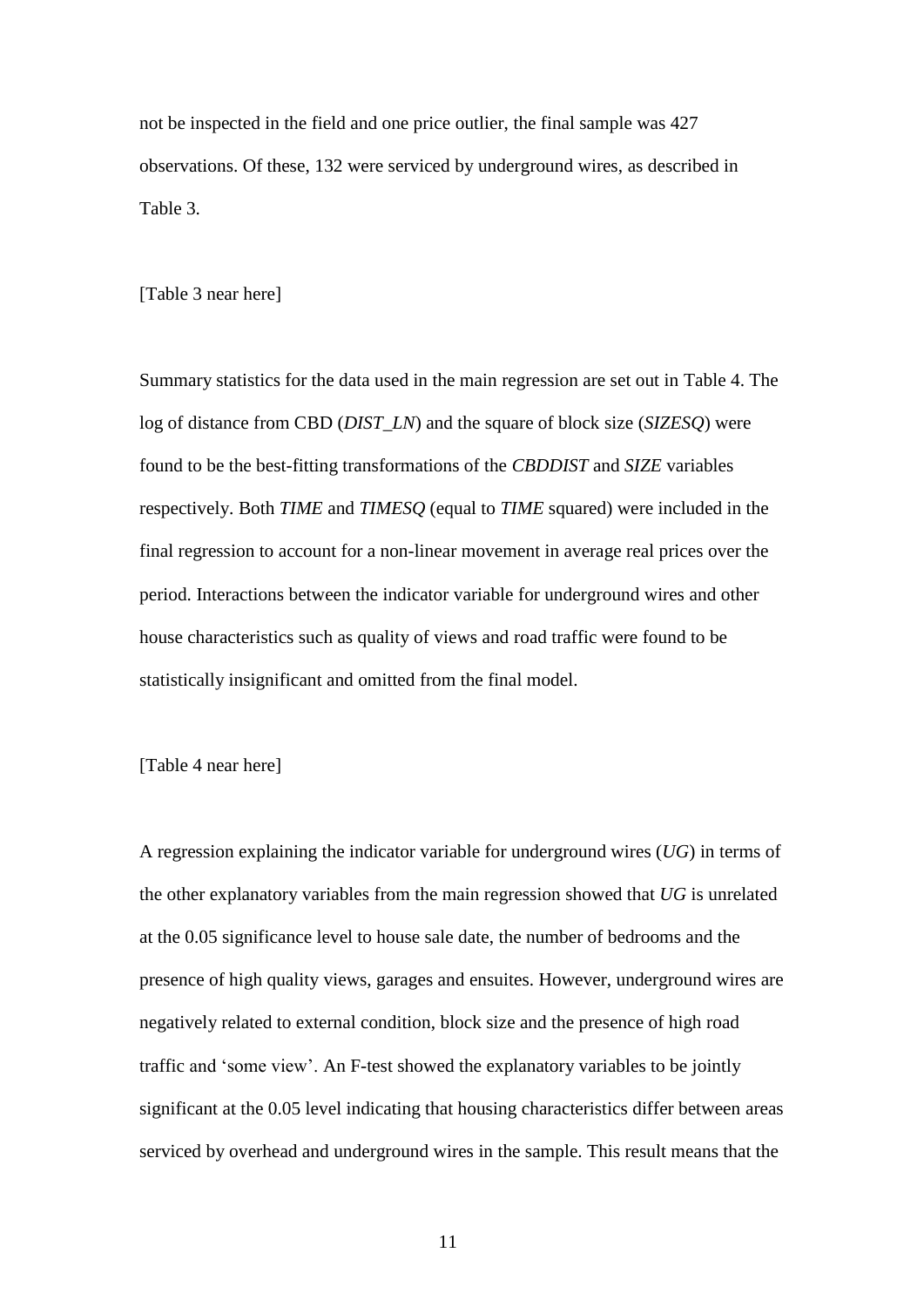data cannot be treated as a randomised controlled trial. A simple comparison of average house sale prices across the two groups will not suffice. Rather, a hedonic regression is required to control for the differences between the groups. Importantly, the correlations between *UG* and the other explanatory variable are low. The highest correlation is 0.27 and all but two are correlated at less than 0.2, suggesting that it will be possible to disentangle the effect of underground wires on house price from the effects of the other variables.

#### **4. Results**

The main results of the study are presented in [Table 5.](#page-27-0) The R-squared value of 0.83 indicates a model fit similar to recent house price studies in Canberra by Davidoff and Leigh (2008) and DEWHA (2008). All coefficient estimates, including the coefficient on the undergrounding indicator variable, are significant at the 0.05 level and with the expected sign. In fact, all but three of the coefficient estimates are highly significant with p-values less than 0.005.

The variable of interest, *UG*, has a coefficient of 0.029, indicating that the presence of underground wires increases house prices by 2.9 per cent holding all other explanatory variables constant. The 95 per cent confidence interval around this estimated implicit price is 0.3 per cent to 5.5 per cent.

[\[Table 5](#page-27-0) near here]

Five additional models are estimated to test the sensitivity of this result to various aspects of the estimation. Model 2 includes an untransformed dependent sale price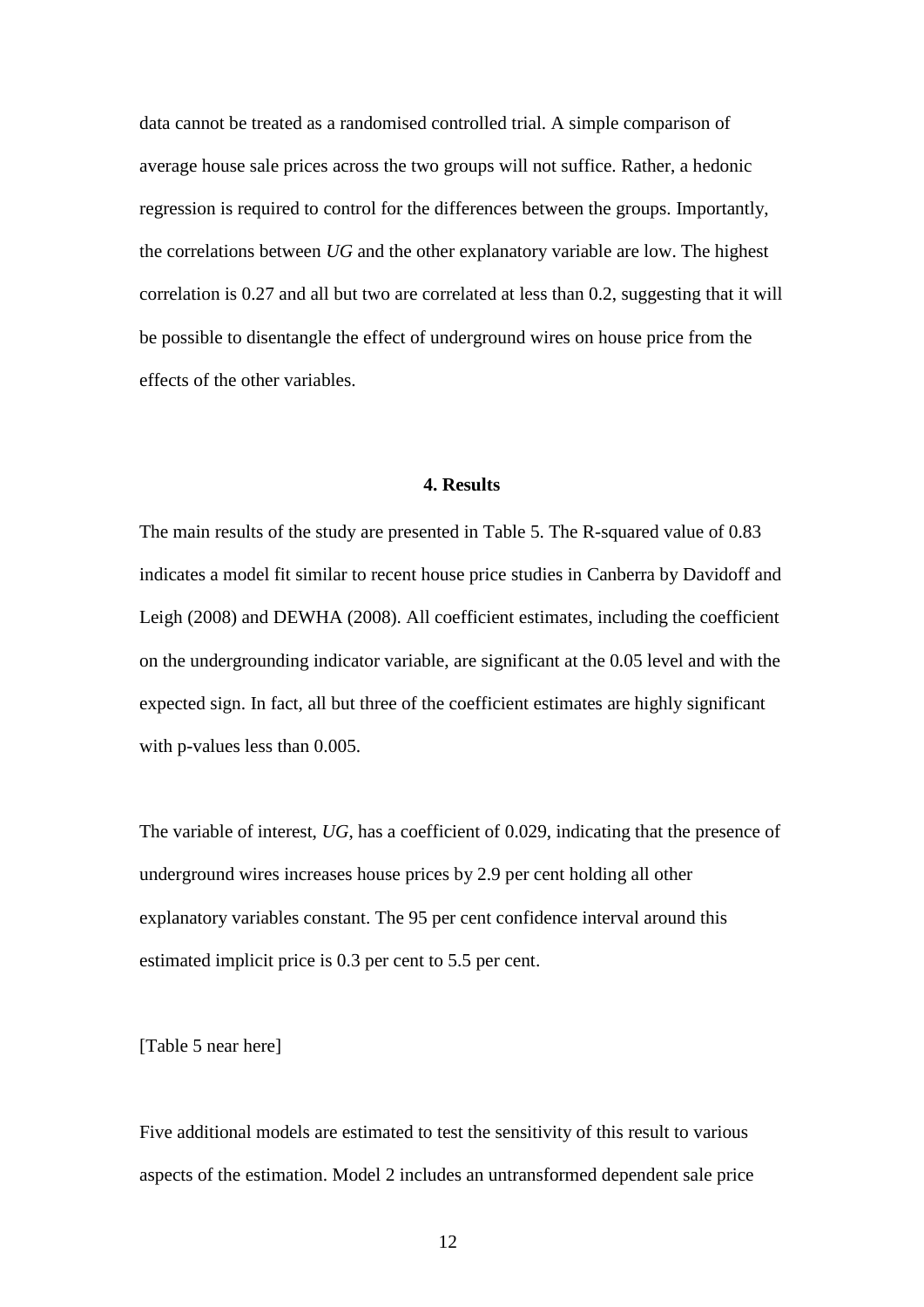variable to test the sensitivity of results to specification of functional form. In Model 3, the sample is reduced by removing observations located in three ABS collection districts (one in each of the three suburbs) that do not contain a mix of underground and overhead infrastructure. Thus, Model 3 tests the impact of excluding observations that are furthest from underground-overhead boundaries. In Model 4, the natural logarithm of block size is included rather than the *SIZESQ* variable used in Model 1. Testing sensitivity to specification of the block size variable is important because it is correlated (albeit weakly) with underground wires. In Model 5, the continuous time variables are replaced with quarterly dummy variables, and, in Model 6, the suburb dummy variables are replaced with ABS collection district dummy variables. The results of the models are presented in [Table 6.](#page-28-0)

#### [\[Table 6](#page-28-0) near here]

The estimated implicit price of undergrounding of 2.9 per cent of house value is robust to all but one of the model variations presented in [Table 6.](#page-28-0) In Model 2, the estimated implicit price of undergrounding is around \$20,000. At approximately 5 per cent of the median real house price in the sample, this is a higher point estimate than that from Model 1. The other models estimate the implicit price at between 2.6 per cent and 4.0 per cent of house value. Model 2 has a lower R-squared value than the other models suggesting that the semi-log specification explains the data better than the linear specification. The underground infrastructure variable is significant at the 0.05 level in all models except Models 3 and 6, in which its p-value is 0.06.

13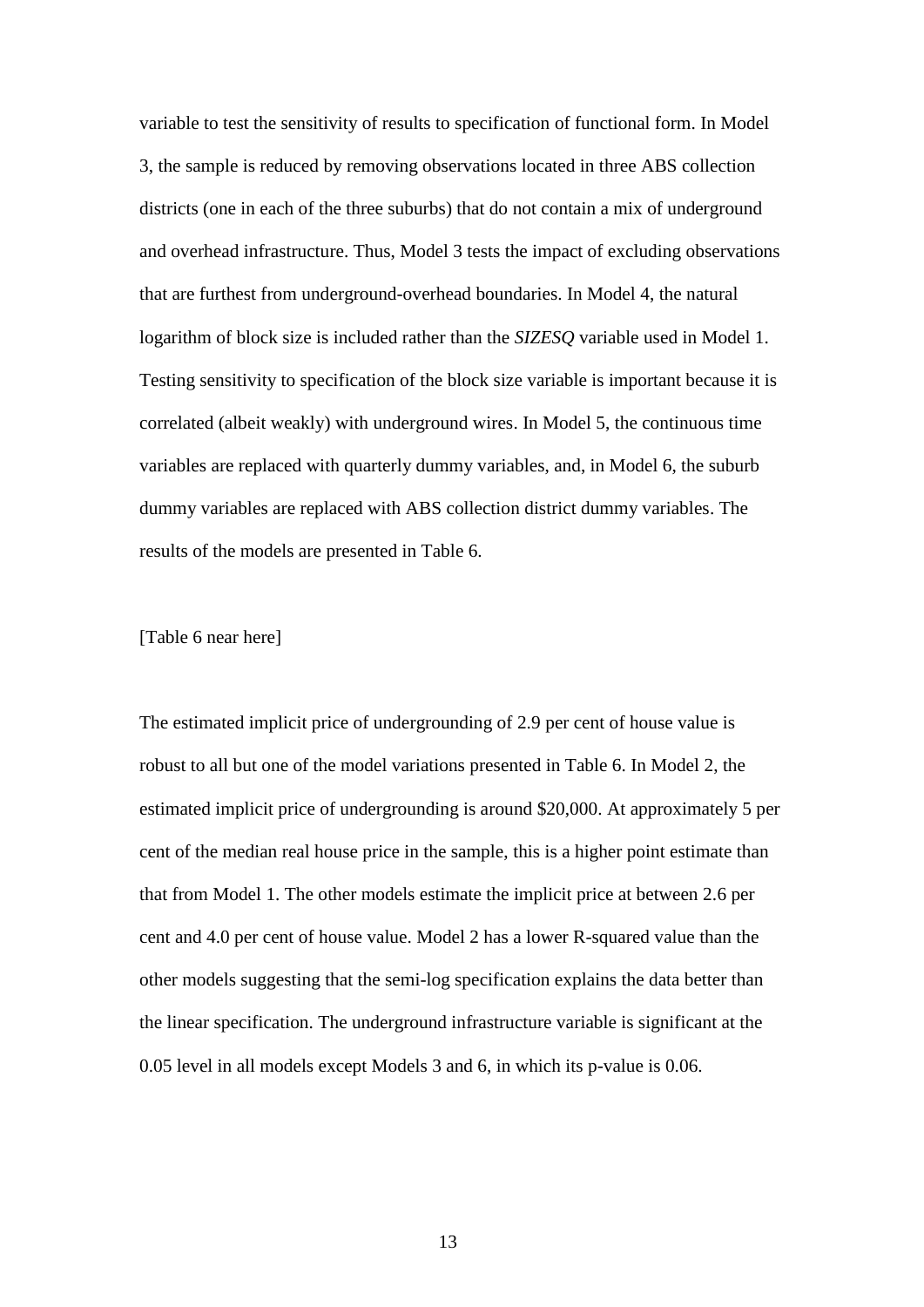We turn now to the relationship between the implicit price and WTP. According to the theory presented in Section 2, the implicit price of underground wires,  $P_{UG}(Z) \approx 0.029$ x *P*(*Z*), is the WTP of the *marginal purchaser* of the underground wires attribute in the market. Given that 31 per cent of houses in the sample are serviced by underground wires, it may be inferred that 31 per cent of households are willing to pay at least 2.9 per cent of house price for this attribute. [Figure 3](#page-29-0) shows the relationship between the implicit price and WTP, *θUG*, of households that purchased houses with average attribute levels from the sample, *Z*\*. The mean real house price in the sample is \$426,000, so the implicit price of undergrounding for this house type is approximately \$12,350. If the sample is representative of the population, then 31 per cent of households would be willing to pay \$12,350 or more for underground wires. On the other hand, if the supply of underground wires increases, the marginal valuation of \$12,350 is likely to fall.

[\[Figure 3](#page-29-0) near here]

#### **5. Conclusions**

This paper offers two contributions. First, it demonstrates how estimates of the value of undergrounding electricity and telecommunications distribution wires can be derived using the hedonic property price approach in cities where overhead to underground network conversion has yet to take place. The method, which utilises house price data from areas with a mix of overhead and underground infrastructure where neighbourhoods and housing stock are relatively homogeneous, was successful in isolating the impact of overhead distribution wires on property prices in Canberra.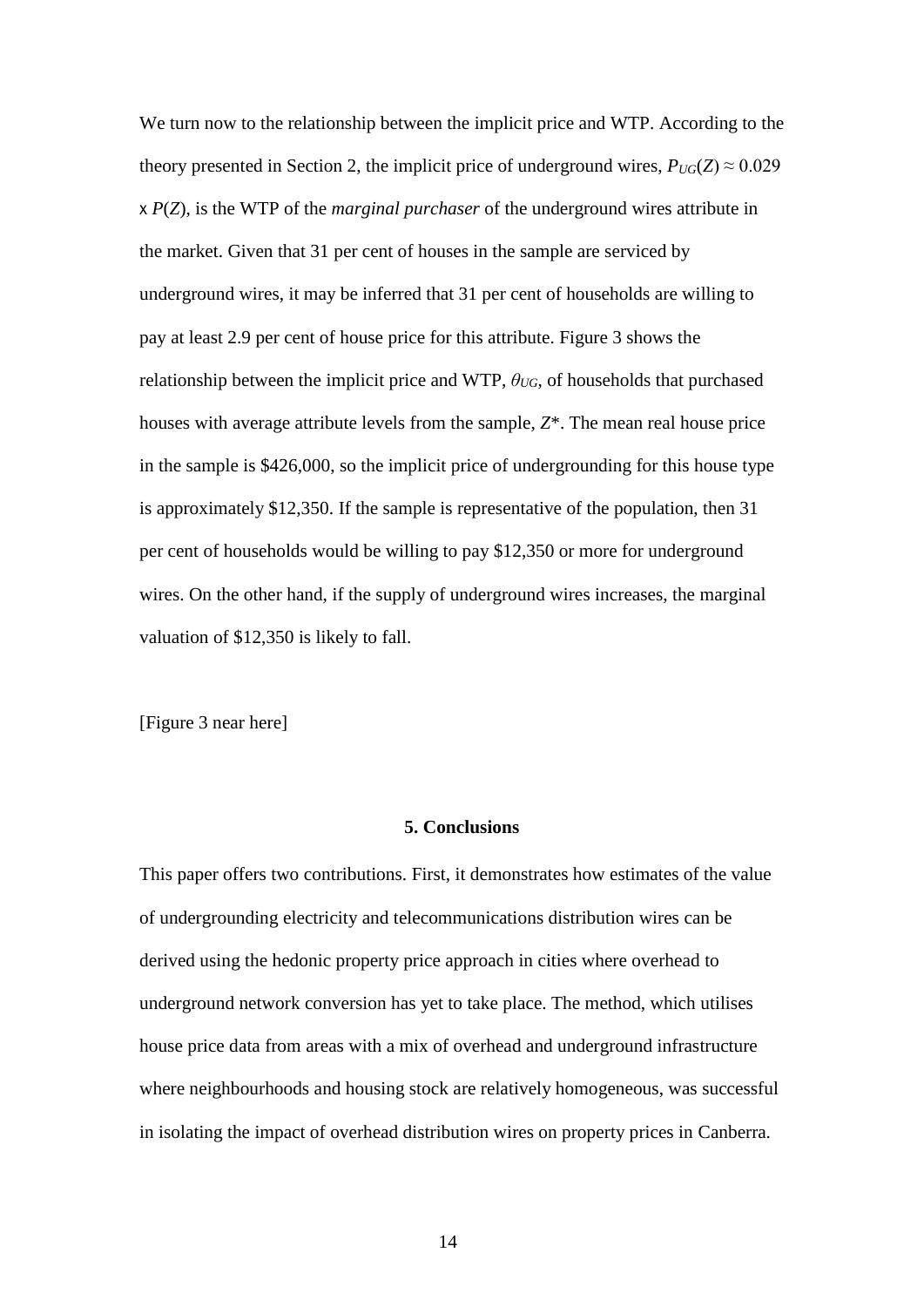Second, the paper provides an estimate of the implicit price of underground electricity and telecommunications distribution wires. Undergrounding was found to increase house price by 2.9 per cent holding other property characteristics constant. At the median real house price in the sample, this equates to approximately \$11,700 per property. This result is robust to several model specifications. The value lies within the range of 0 to 5 per cent of house prices predicted by the State Valuers-General of Australia (see DCITA 1998). It is much lower than the estimated property price impacts of proximity to high-voltage overhead transmission lines reported in the literature, which range from 5 to 17 per cent of property price (Colwell 1990, Des Rosiers 2002, Hamilton and Schwann 1995, Ignelzi and Priestley 1991, Sims and Dent 2005). Turning to households' willingness to pay for underground wires, we observe that 31 per cent of households in our sample chose to pay the price premium for a house serviced by underground wires. This is remarkably consistent with evidence from the recent stated preference study by McNair et al. (2010), which found that 32 per cent of Canberra home-owners currently serviced by overhead wires are willing to pay \$11,700 or more for undergrounding in their suburb.

The key question from an economic evaluation perspective is whether households' willingness to pay for undergrounding exceeds the difference between the capital cost of undergrounding and the present value of ongoing cost savings for network operators. This seems most plausible if capital costs are similar to those experienced in Perth of approximately \$10,000 per property. However, if capital costs exceed \$20,000 per property as they have in South Australia (ETSA Utilities 2009), then the economic viability of widespread undergrounding would depend on wider community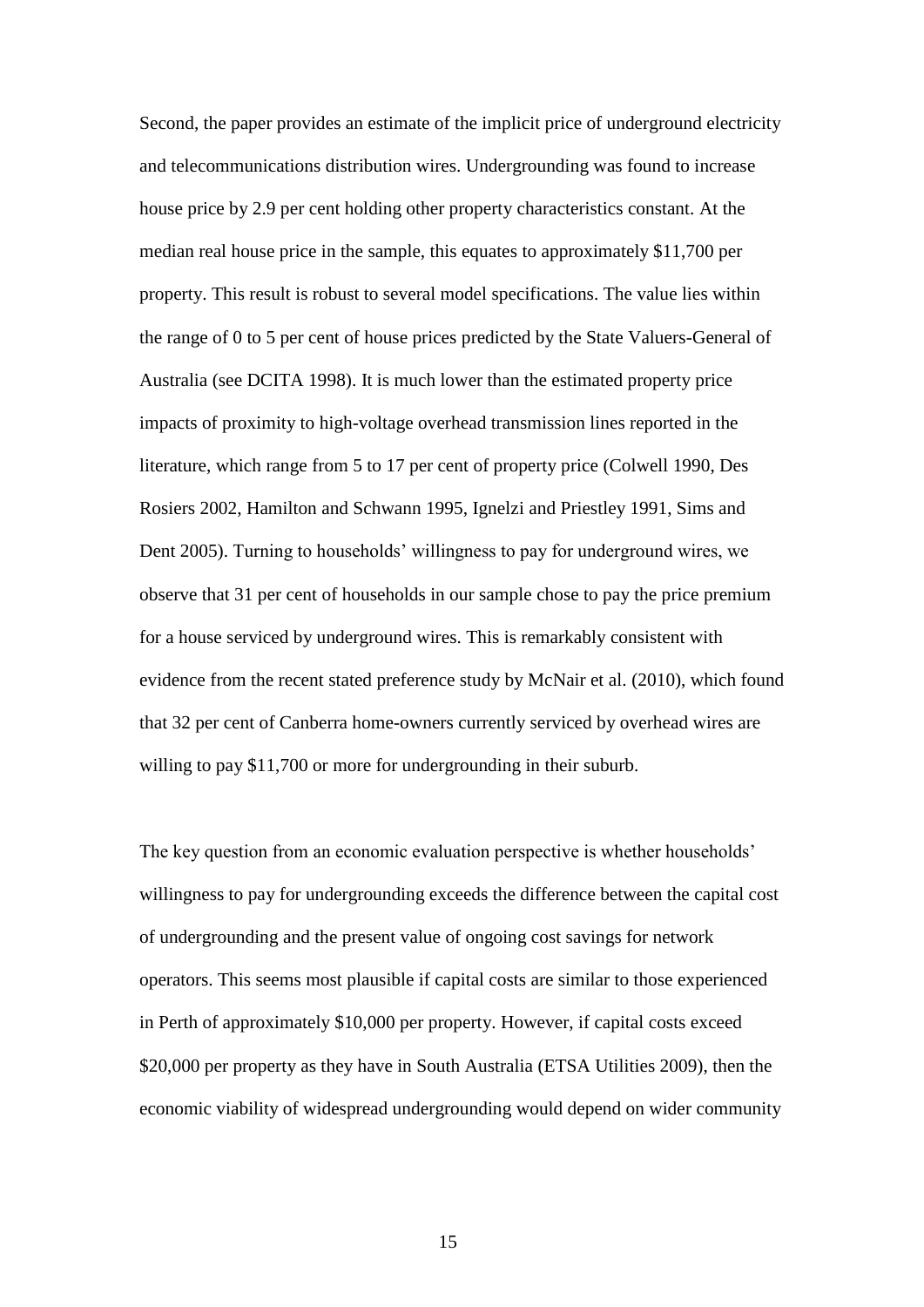benefits and avoided costs from related projects such as the roll-out of the National Broadband Network.

We acknowledge that the usefulness of this estimate for benefit transfer to other cities may be limited. In Canberra, most overhead electricity and telecommunications networks are reticulated along the rear boundary of properties rather than the much more common street verge reticulation. The estimated implicit price is also influenced by the middle-income socio-demographic composition of the selected suburbs and the relative scarcity of houses serviced by underground wires in older suburbs in Canberra. Values in other cities may differ with different social features and different supply conditions. Despite these limitations, the estimate derived from this study may provide useful information to policy-makers considering the economic merits of an undergrounding program where little or no information was previously available.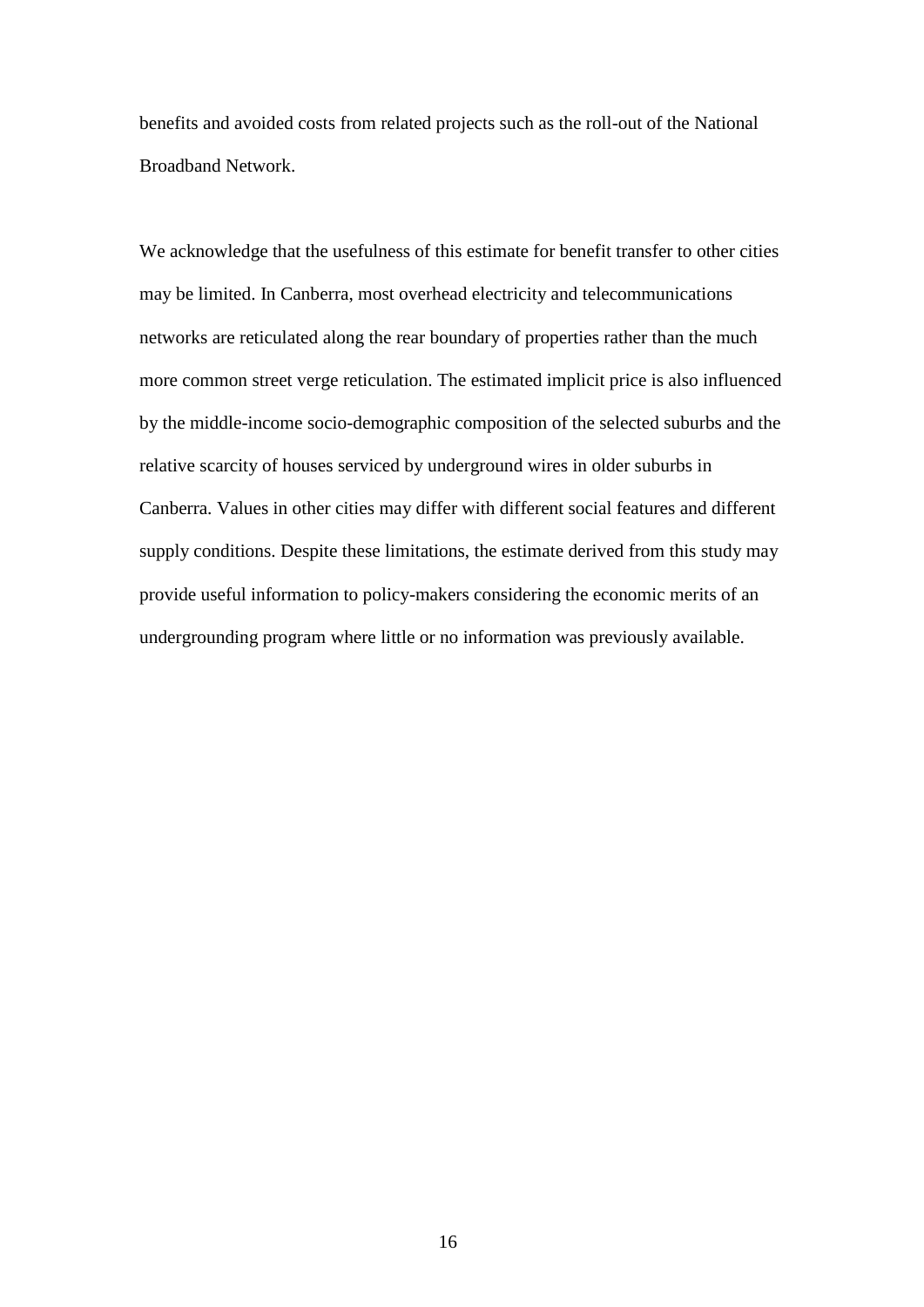### **Appendix 1: Maps**

[Figure A1 near here]

[Figure A2 near here]

[Figure A3 near here]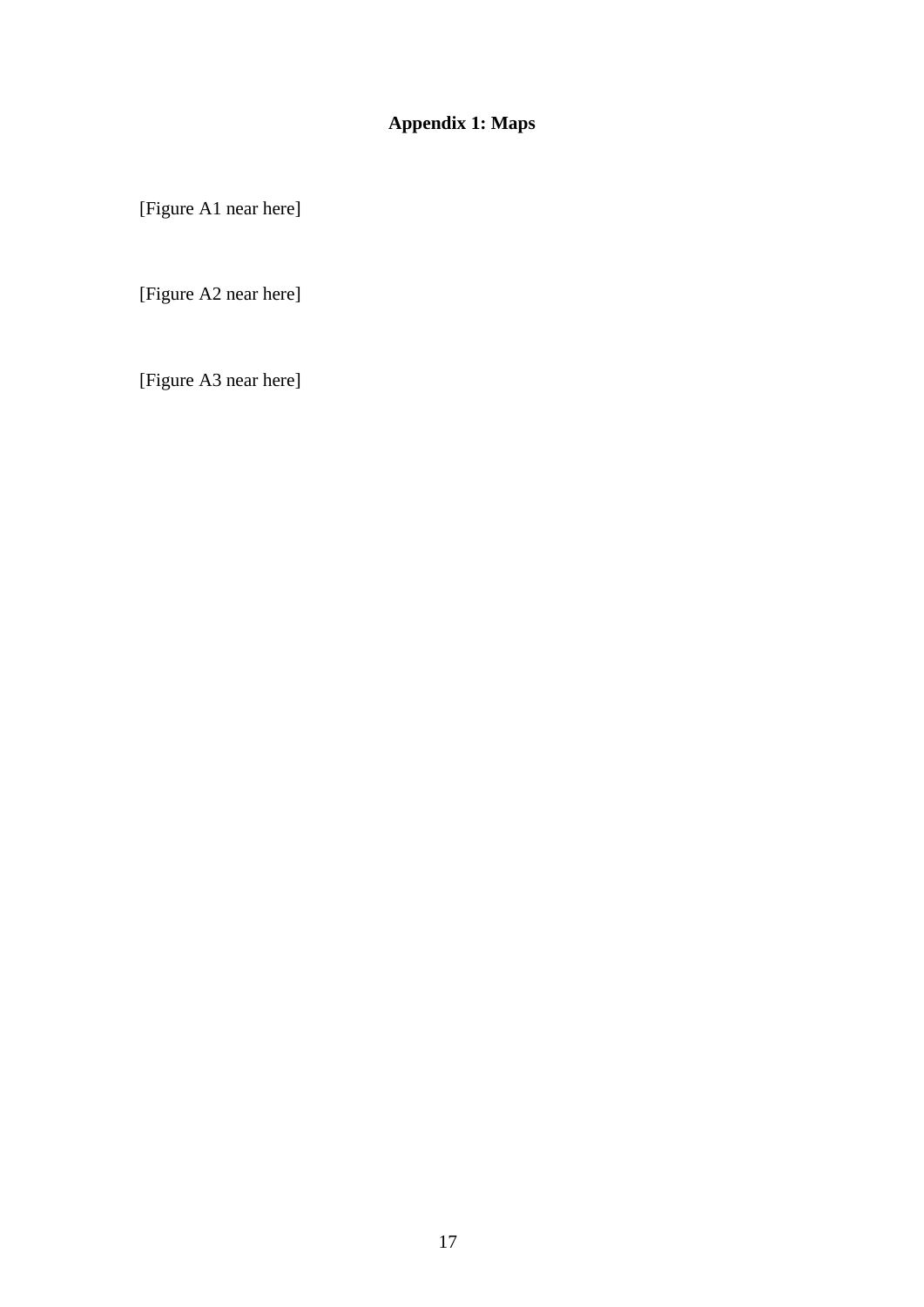#### **References**

- Accent 2008, *Expectations of DNOs and WTP for improvements in service*, A report for OFGEM, July.
- Ball M. 1973, 'Recent Empirical Work on the Determinants of Relative House Prices', *Urban Studies*, vol. 10, pp. 213-233.
- Beenstock M., Goldin E. and Haitovsky Y. 1998, 'Response bias in conjoint analysis of power outages', *Energy Economics*, vol. 20, pp. 135-156.
- Benson E., Hansen J., Schwartz A. and Smersh G. 1998, 'Pricing Residential Amenities: The Value of a View', *Journal of Real Estate Finance and Economics*, vol. 16, pp. 55-73.
- Black S. 1999, 'Do Better Schools Matter? Parental Valuation of Elementary Education', *Quarterly Journal of Economics*, vol. 114, pp. 577-599.
- Brookshire D., Thayer M., Schulze W. and d'Arge R. 1982, 'Valuing Public Goods: A Comparison of Survey and Hedonic Approaches', *American Economic Review*, vol. 72, pp. 165-177.
- Carlsson F. and Martinsson P. 2008, 'Does it matter when a power outage occurs? A choice experiment study on the WTP to avoid power outages', *Energy Economics*, vol. 30, pp. 1232-1245.
- \_\_\_\_ 2007, 'Willingness to Pay among Swedish Households to Avoid Power Outages: A Random Parameter Tobit Model Approach', *The Energy Journal*, vol. 28, pp. 75.
- Colwell P. 1990, 'Power lines and land value', *The Journal of Real Estate Research*, vol. 5.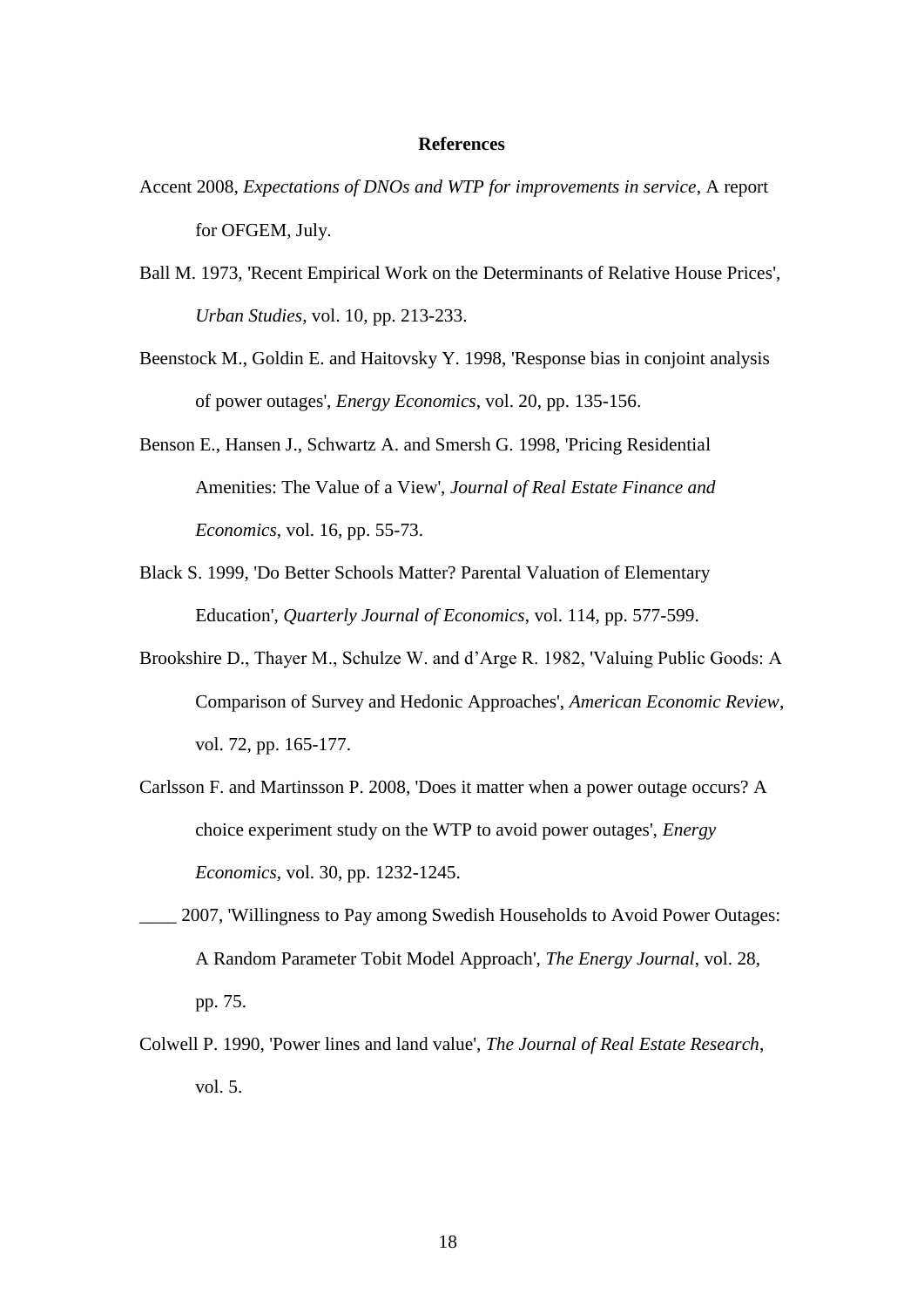- Davidoff I. and Leigh A. 2008, 'How Much do Public Schools Really Cost? Estimating the Relationship between House Prices and School Quality', *Economic Record*, vol. 84, pp. 193-206.
- DCITA 1998, *Putting cables underground*, A report for the Minister for Communications, Information Technology and the Arts, November.
- Des Rosiers F. 2002, 'Power lines, visual encumbrance and house values: A microspatial approach to impact measurement', *The Journal of Real Estate Research*, vol. 23, pp. 275.
- DEWHA 2008, *Energy Efficiency Rating and House Price in the ACT*, A report for Minister for the Environment, Water, Heritage and the Arts.
- Diewert E. 2001, 'Hedonic Regressions: A Consumer Theory Approach', Discussion Paper No. 01-12, Department of Economics and NBER, University of British Columbia.
- Dinan T. and Miranowski J. 1989, 'Estimating the implicit price of energy efficiency improvements in the residential housing market: A hedonic approach', *Journal of Urban Economics*, vol. 25, pp. 52-67.

ETSA Utilities 2009, 'Undergrounding powerlines', In ETSA Utilities Fact Sheet.

- Gibbons S. and Machin S. 2003, 'Valuing English Primary Schools', *Journal of Urban Economics*, vol. 53, pp. 197-219.
- Gregory R. and von Winterfeldt D. 1996, 'The Effects of Electromagnetic Fields from Transmission Lines on Public Fears and Property Values', *Journal of Environmental Management*, vol. 48, pp. 201-214.
- Hahn J., Todd P. and van der Klaauw W. 2001, 'Identification and Estimation of Treatment Effects with a Regression-Discontinuity Design', *Econometrica*, vol. 69, pp. 201-209.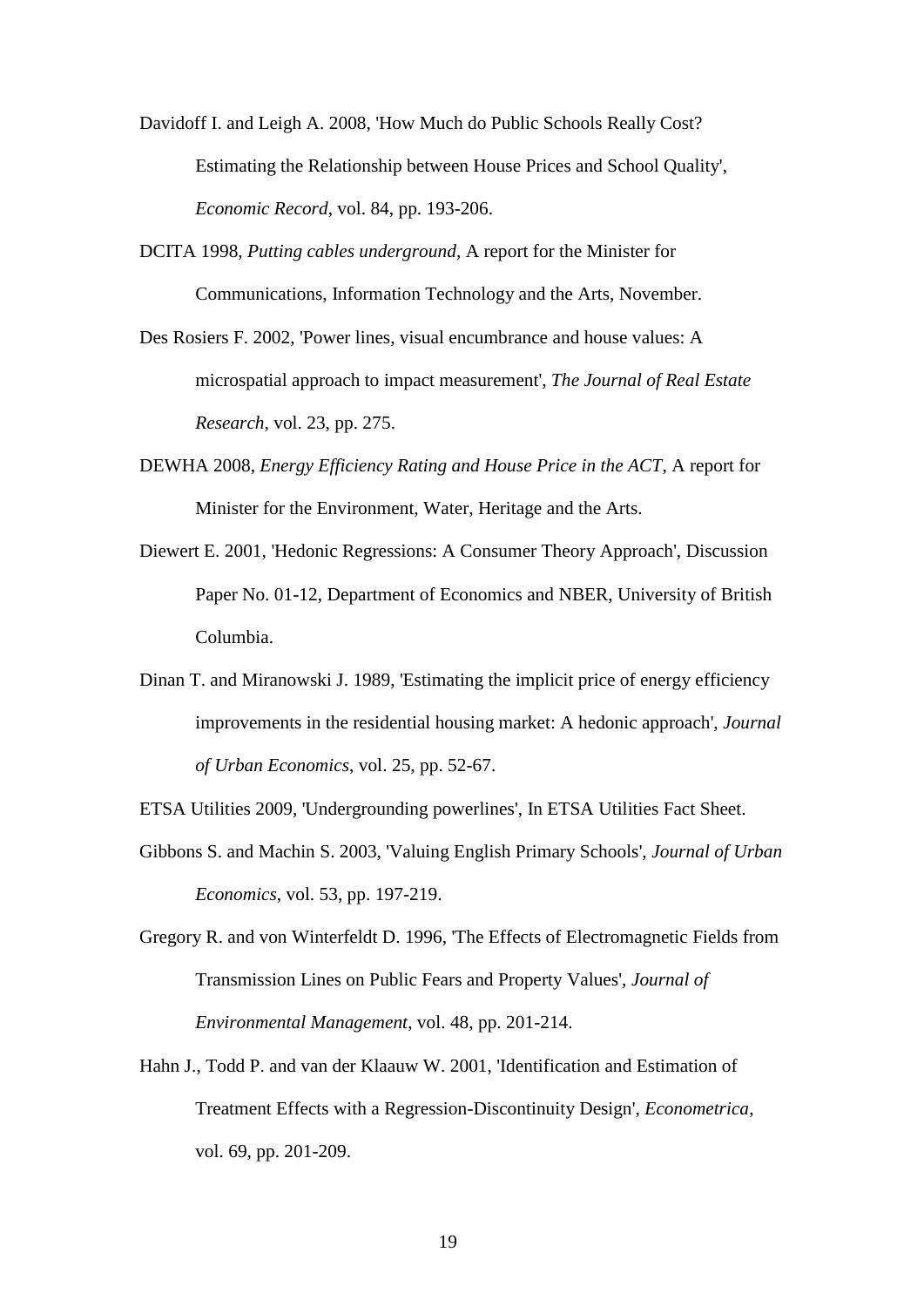- Hamilton S. and Schwann G. 1995, 'Do high voltage electric transmission lines affect property values?', *Land Economics*, vol. 71, pp. 436-444.
- Ignelzi P. and Priestley T. 1991, *A statistical analysis of transmission line impacts in six neighbourhoods*, A report for Pacific Consulting Services, February.
- InfraSource Technology 2007, *Undergrounding assessment phase 1 final report*, A report for Florida Electric Utilities, February.
- IPART 2002, *Electricity Undergrounding in New South Wales*, A report for the Minister for Energy, May.
- Kain J. and Quigley J. 1970, 'Measuring the Value of Housing Quality', *Journal of the American Statistical Association*, vol. 65.
- Kinnard W. and Dickey S. 1995, 'A primer on proximity impact research: Residential property values near high-voltage transmission lines', *Real Estate Issues*, vol. 20, pp. 23-29.
- Lancaster K. J. 1966, 'A New Approach to Consumer Theory', *The Journal of Political Economy*, vol. 74, pp. 132-157.
- Layton D. and Moeltner K. 2005, 'The cost of power outages', in *Applications of Simulation Methods in Environmental and Resource Economics*, (eds) Scarpa R and Alberini A, Springer, Dordrecht.
- Mahan B., Polasky S. and Adams R. 2000, 'Valuing urban wetlands: a property price approach', *Land Economics*, vol. 76, pp. 100-113.
- McNair B., Bennett J. and Hensher D. A. 2010, 'Strategic response to a sequence of discrete choice questions', paper presented at 54th Annual Conference of the Australian Agricultural and Resource Economics Society, Adelaide, South Australia, 10-12 February 2010.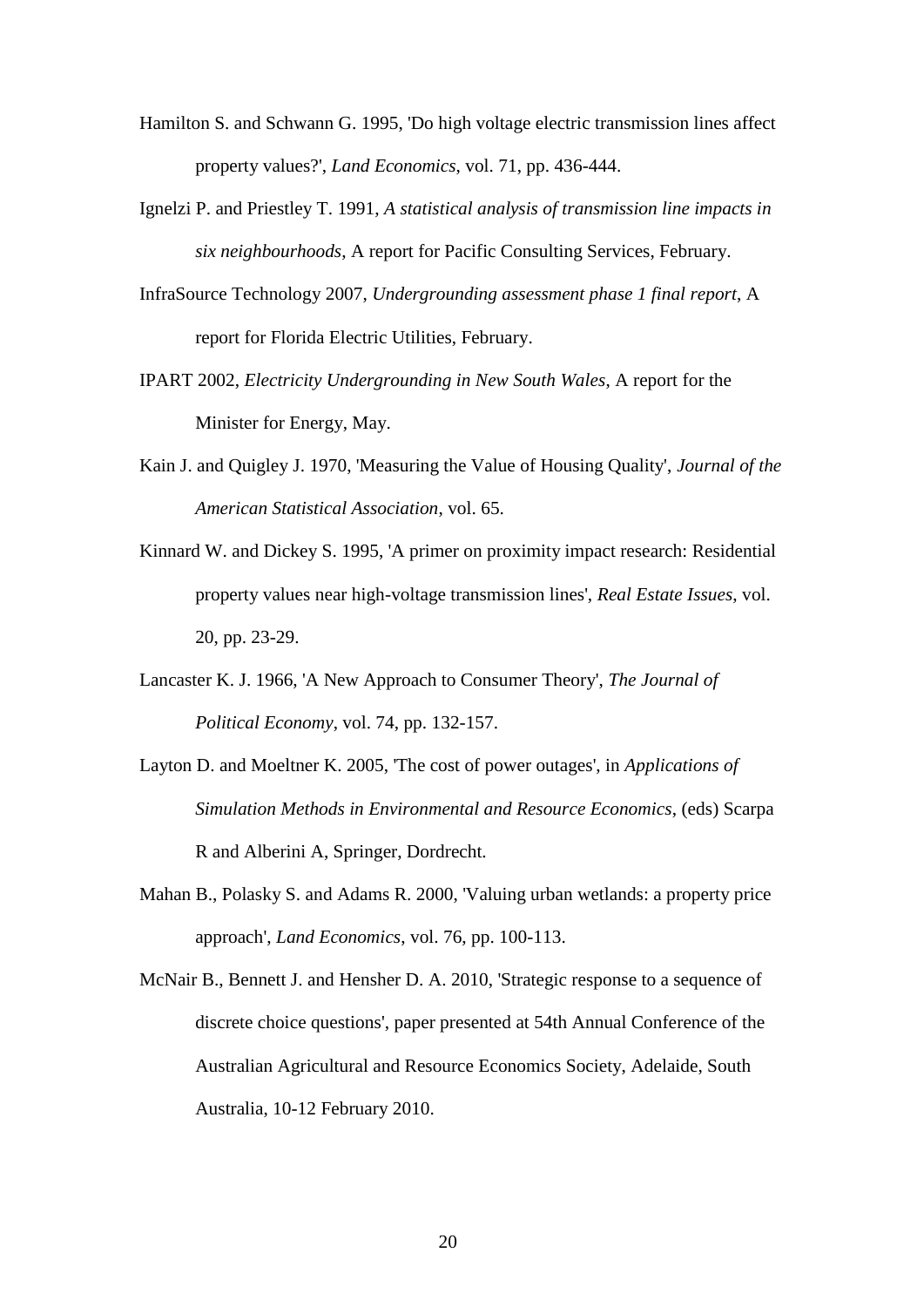Nelson J. P. 1982, 'Highway Noise and Property Values: A Survey of Recent Evidence', *Journal of Transport Economics and Policy*, vol. 16, pp. 117-138.

- Rosen S. 1974, 'Hedonic Prices and Implicit Markets: Product Differentiation in Pure Competition', *The Journal of Political Economy*, vol. 82, pp. 34-55.
- Sims S. and Dent P. 2005, 'High-voltage overhead power lines and property values: A residential study in the UK', *Urban Studies*, vol. 42, pp. 665-694.
- Witte A., Sumka H. and Erekson J. 1979, 'An Estimate of a Structural Hedonic Price Model of the Housing Market: An Application of Rosen's Theory of Implicit Markets', *Econometrica*, vol. 47.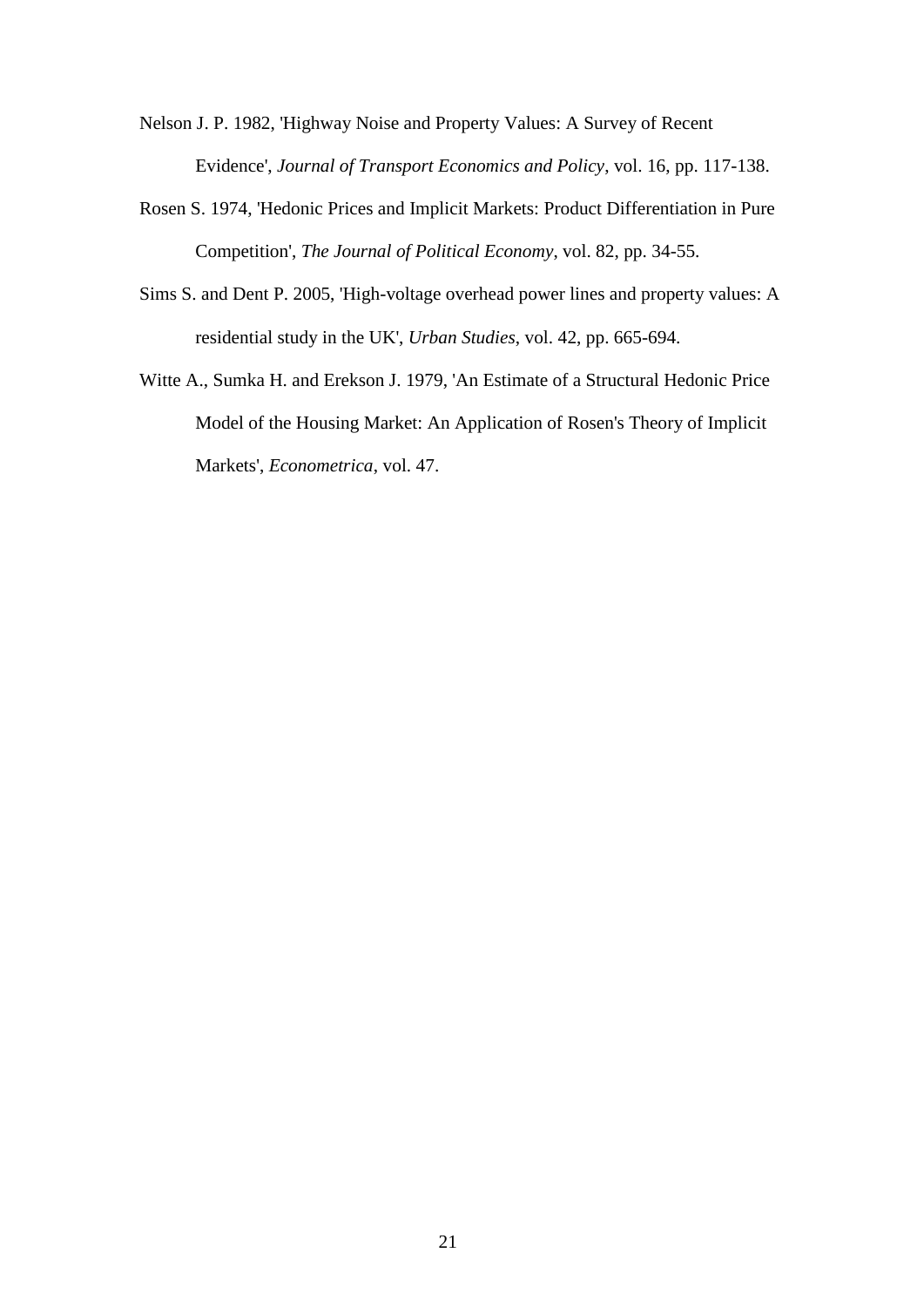## **Tables and figures**

<span id="page-21-0"></span>

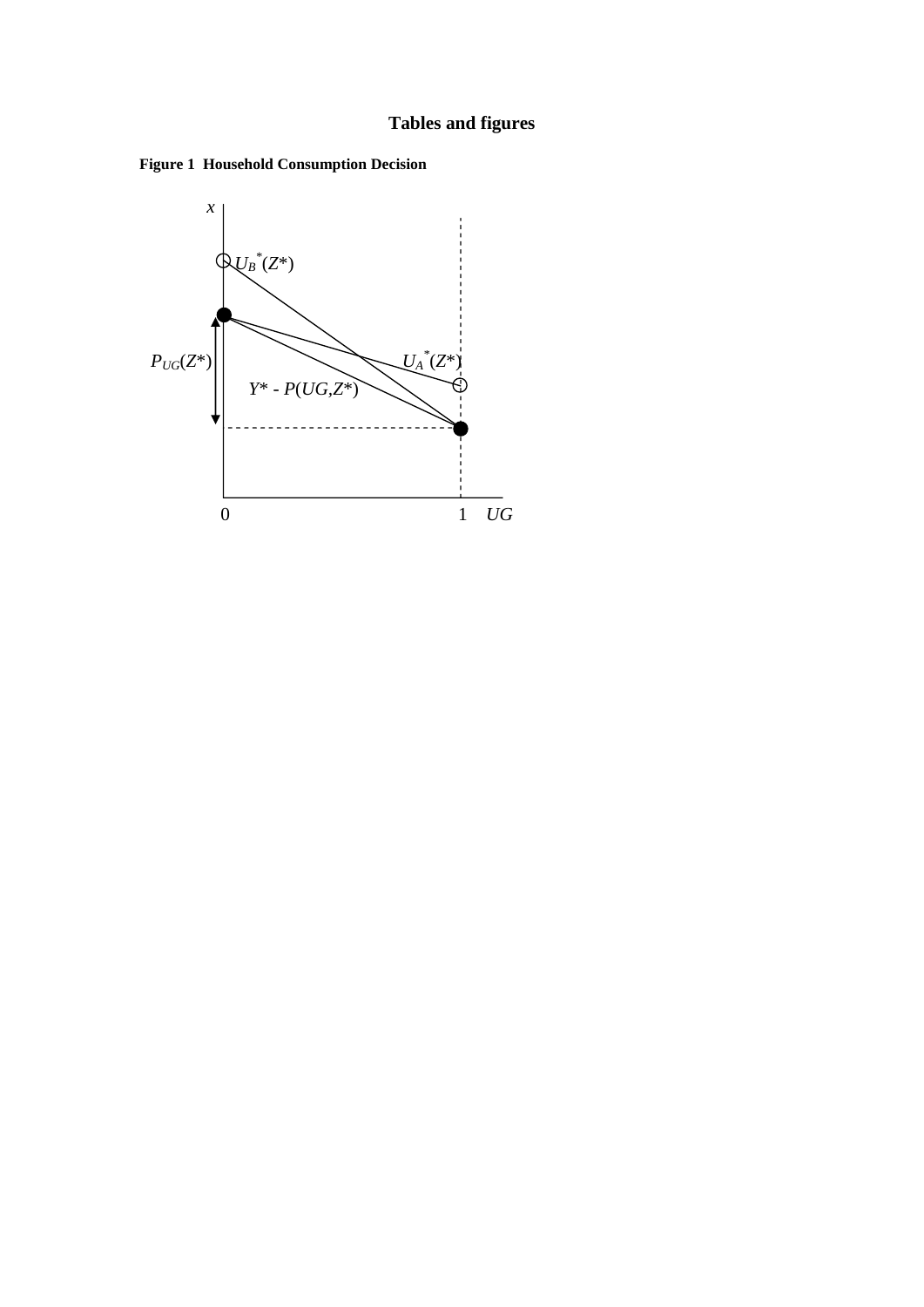<span id="page-22-0"></span>**Figure 2 Implicit Price and WTP**

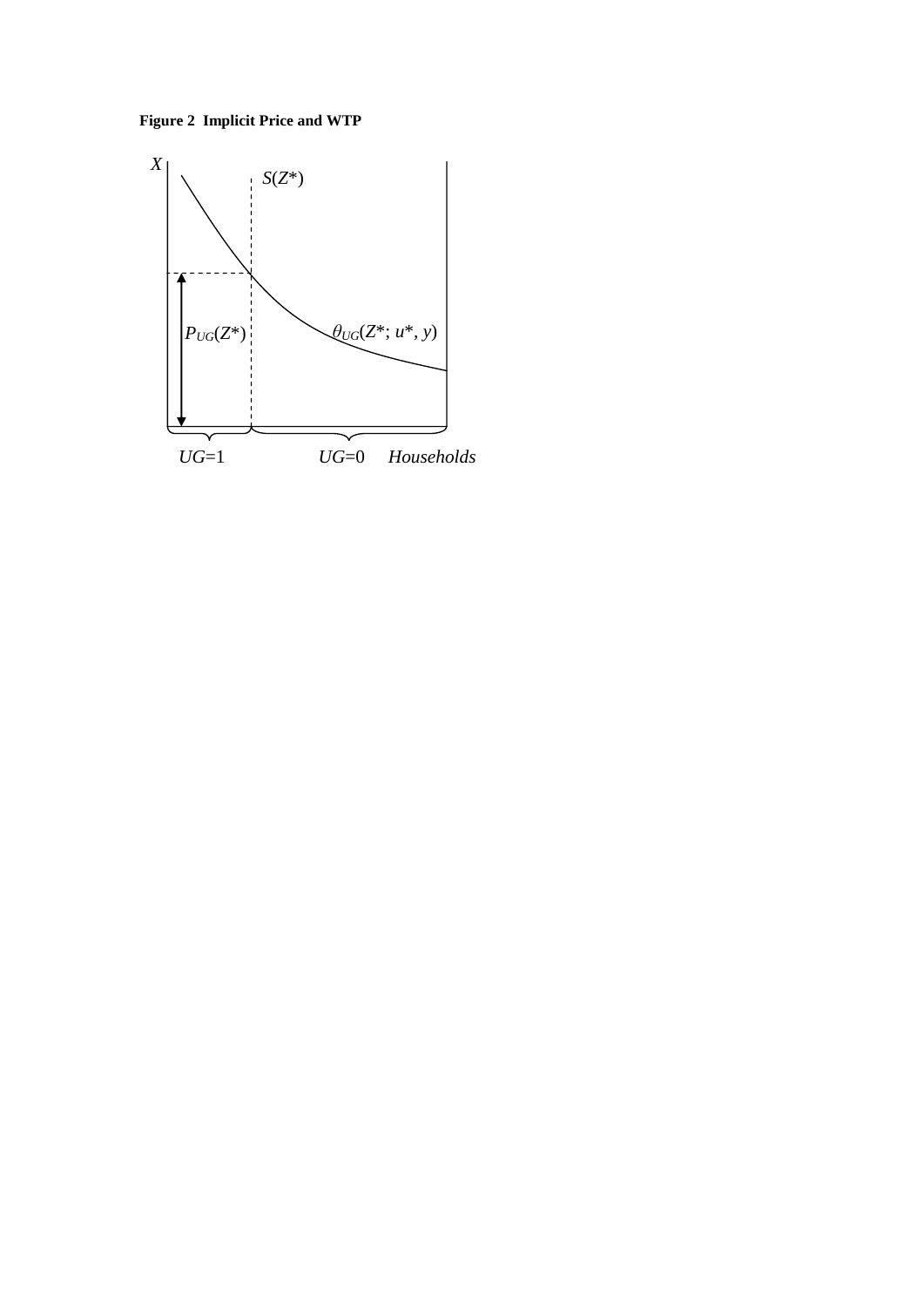|                                   | Sample suburbs (per |                     | $\chi^2$ tests for differences |  |  |  |
|-----------------------------------|---------------------|---------------------|--------------------------------|--|--|--|
|                                   | cent)               | Canberra (per cent) | (p-value)                      |  |  |  |
| Weekly household income:          |                     |                     |                                |  |  |  |
| \$0-\$1,699                       | 49.9                | 50.9                | 0.20                           |  |  |  |
| $$2,500$ or more                  | 21.0                | 21.6                | 0.53                           |  |  |  |
|                                   |                     |                     |                                |  |  |  |
| Unemployment rate                 | 3.4                 | 3.4                 | 0.81                           |  |  |  |
|                                   |                     |                     |                                |  |  |  |
| Age:                              |                     |                     |                                |  |  |  |
| $0-14$ years                      | 22.6                | 19.1                | 0.00                           |  |  |  |
| 65 years and older                | 5.3                 | 9.7                 | 0.00                           |  |  |  |
|                                   |                     |                     |                                |  |  |  |
| Separate houses - household size: |                     |                     |                                |  |  |  |
| 5 or more persons                 | 16.4                | 14.0                | 0.00                           |  |  |  |
|                                   |                     |                     |                                |  |  |  |
| Separate houses - building size:  |                     |                     |                                |  |  |  |
| 3 bedrooms                        | 44.2                | 45.3                | 0.24                           |  |  |  |
| 4 bedrooms                        | 52.7                | 51.2                | 0.11                           |  |  |  |

#### <span id="page-23-0"></span>**Table 1 Comparison of individual and household characteristics**

Source: Australian Bureau of Statistics (ABS) 2006 Census Data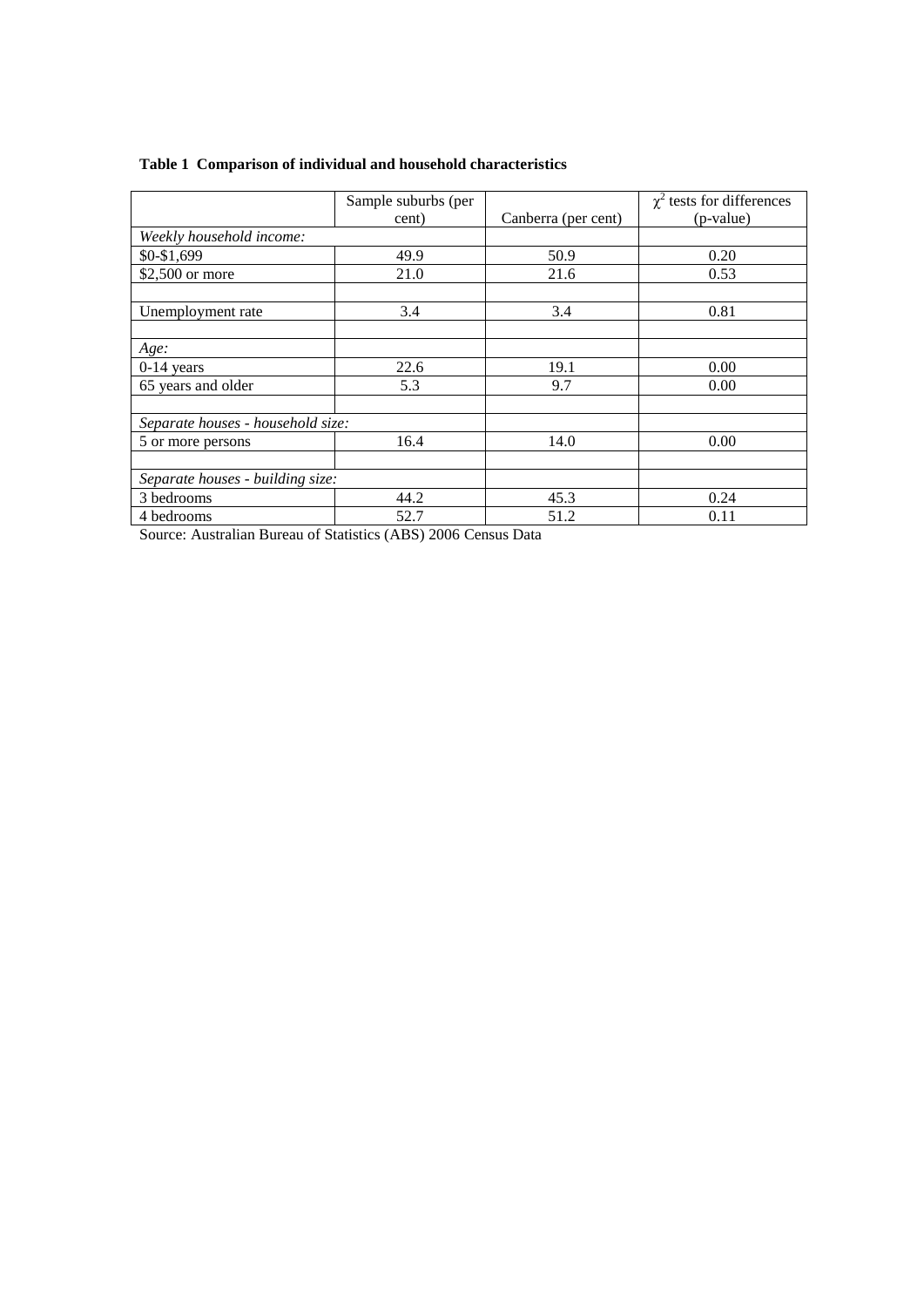#### <span id="page-24-0"></span>**Table 2 Data Sources**

| Data from allhomes.com.au:                  |
|---------------------------------------------|
| Sale price                                  |
| Date of sale                                |
| Suburb                                      |
| Size of land                                |
| Distance to CBD                             |
| Number of bedrooms                          |
| Number of bathrooms and ensuites            |
| Number of car parking spaces in garages and |
| carports                                    |
| Data from field visits to properties:       |
| Quality of view (3-point scale)             |
| External condition of yard and building (3- |
| point scale)                                |
| Data based on address of property:          |
| High road traffic (dummy variable)          |
| Data based on ActewAGL network maps:        |
| Underground wires (dummy variable)          |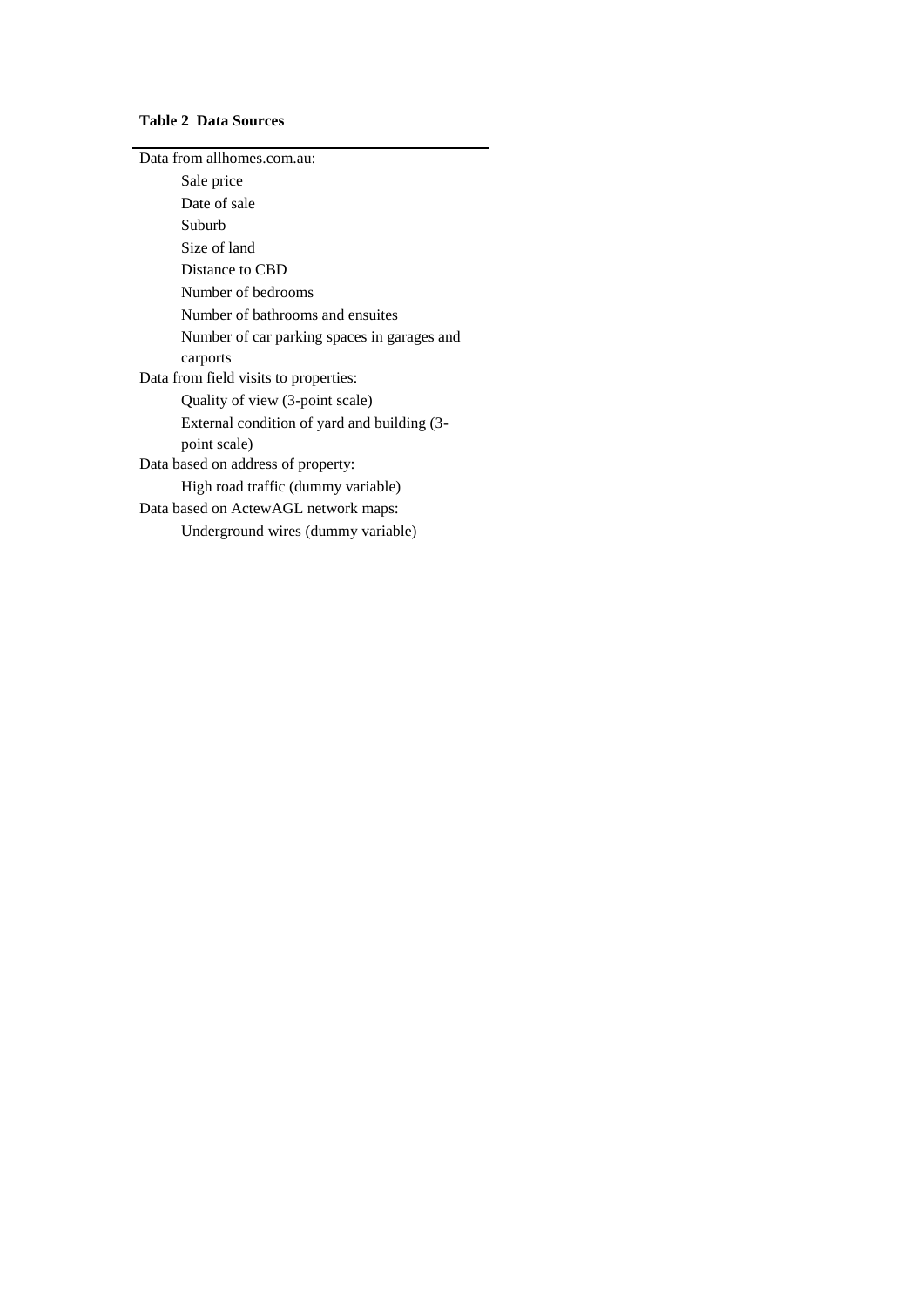| Period            | Calwell  | Macarthur | Florey   | Total     |
|-------------------|----------|-----------|----------|-----------|
| 2008 <sub>b</sub> | 20(5)    | 3(1)      | 8 (2)    | 31(8)     |
| 2007              | 56 (18)  | 13(1)     | 31(15)   | 100(34)   |
| 2006              | 55 (15)  | 15(3)     | 32(16)   | 102(34)   |
| 2005              | 51 (17)  | 20(3)     | 31 (12)  | 102(32)   |
| 2004              | 46(10)   | 17(0)     | 29(14)   | 92(24)    |
| Total             | 228 (65) | 68(8)     | 131 (59) | 427 (132) |

<span id="page-25-0"></span>**Table 3 Final Sample by Suburb, Year and Type of Network Infrastructure<sup>a</sup>**

<sup>a</sup> Number of observations with underground wires are in parentheses

<sup>b</sup> to September 2008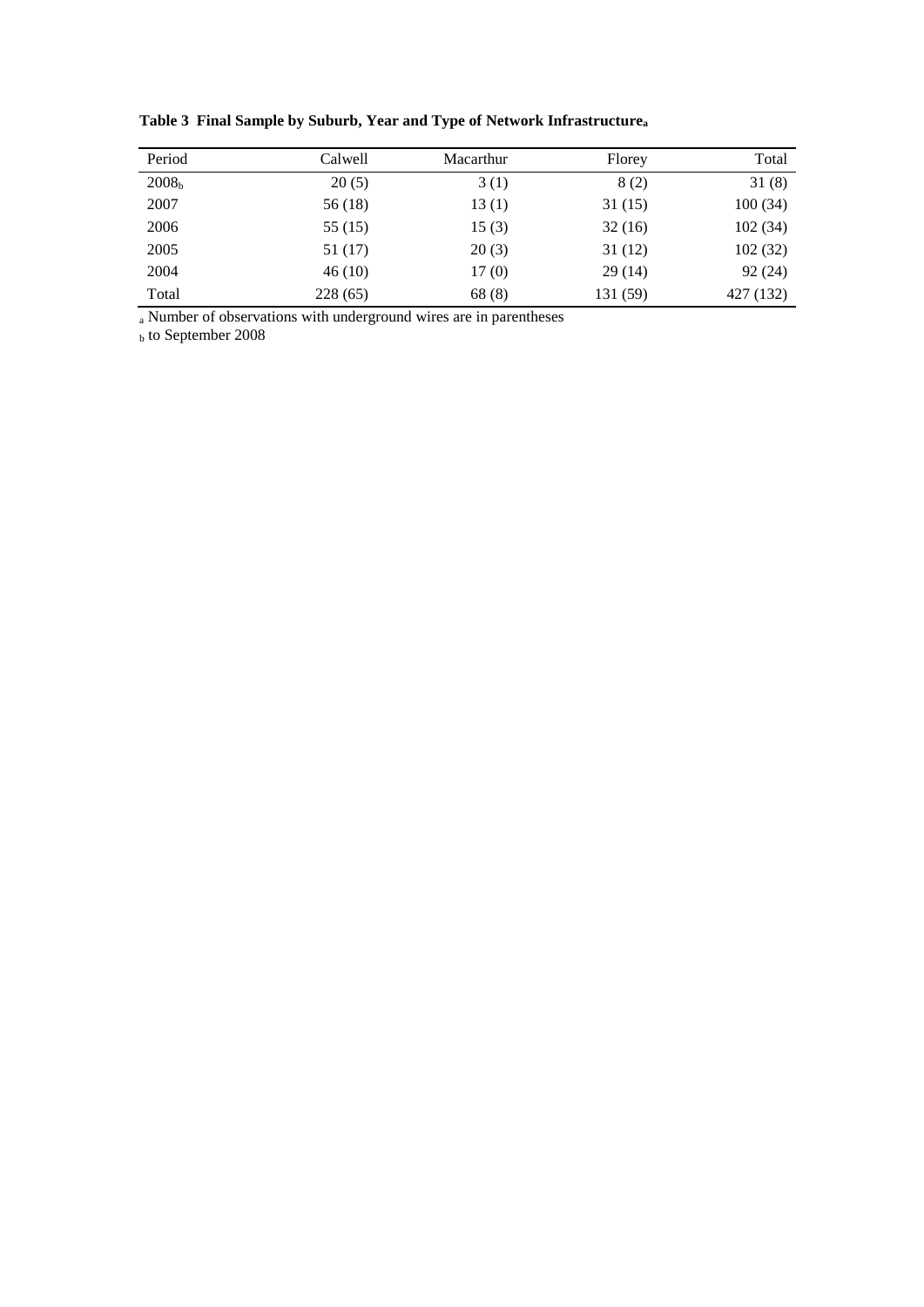<span id="page-26-0"></span>**Table 4 Descriptive Statistics<sup>a</sup>**

|                                               | Min.     | Max. | Mean  | S.D.  |
|-----------------------------------------------|----------|------|-------|-------|
| Continuous variables:                         |          |      |       |       |
| Real sale price (AUD 2008 '000s) (PRICER)     | 262      | 964  | 426.0 | 106.4 |
| Number of days sale occurred after 11/01/2004 |          |      |       |       |
| (TIME)                                        | 1        | 1696 | 791.6 | 448.4 |
| Block area in $m^2$ (SIZE)                    | 232      | 1561 | 813.8 | 223.8 |
| Distance to Canberra General Post Office      |          |      |       |       |
| (CBDDIST)                                     | 8        | 19   | 14.7  | 4.0   |
|                                               |          |      |       |       |
| Dummy coded variables:                        |          |      |       |       |
| 3 bedrooms (BED3)                             | $\Omega$ | 1    | 0.47  |       |
| 4 bedrooms (BED4)                             | $\Omega$ | 1    | 0.43  |       |
| 5 or more bedrooms (BED5UP)                   | $\Omega$ | 1    | 0.07  |       |
| At least one garage (GARAGE)                  | $\Omega$ | 1    | 0.71  |       |
| At least one ensuite (ENSUITE)                | 0        | 1    | 0.63  |       |
| Underground wires $(UG)$                      | $\Omega$ | 1    | 0.31  |       |
| Situated on a distributor road (TRAFFIC)      | 0        | 1    | 0.15  |       |
| Some view (VIEW2)                             | $\Omega$ | 1    | 0.38  |       |
| Spectacular view (VIEW3)                      | $\Omega$ | 1    | 0.06  |       |
| Average external condition (COND2)            | 0        | 1    | 0.63  |       |
| Above average external condition (COND3)      | $\Omega$ | 1    | 0.11  |       |
| Suburb of Calwell (CALWELL)                   | $\Omega$ | 1    | 0.53  |       |
| Suburb of Macarthur (MACARTH)                 | $\theta$ | 1    | 0.16  |       |

a Sample size, N=427.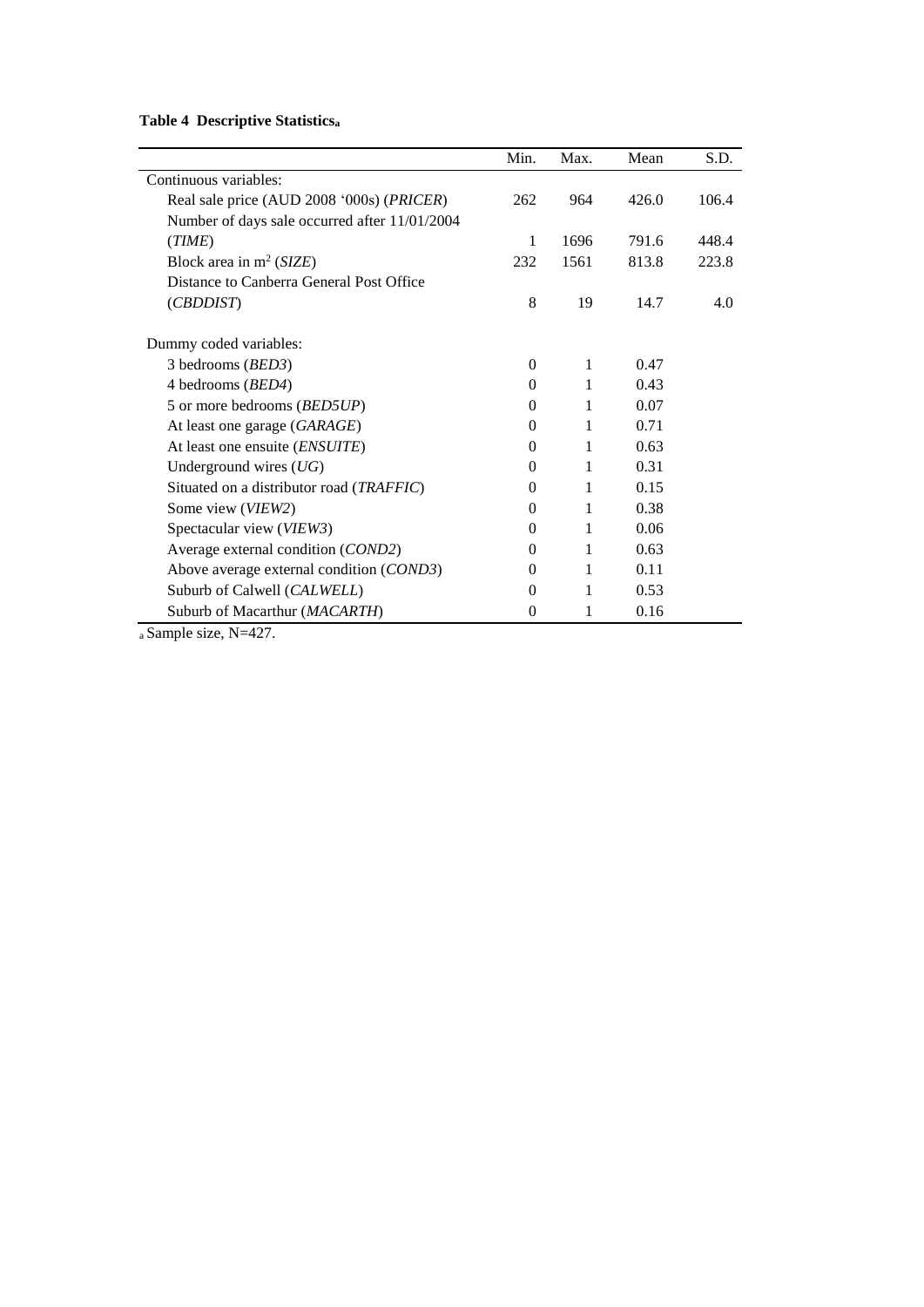<span id="page-27-0"></span>

| <b>Table 5 Model 1</b> |
|------------------------|
|------------------------|

| Variable          | Coefficient     | t-stat.   |
|-------------------|-----------------|-----------|
| (Constant)        | 6.937           | (16.13)   |
| BED <sub>3</sub>  | 0.110           | (5.82)    |
| <b>BED4</b>       | 0.289           | (11.51)   |
| <b>BED5UP</b>     | 0.379           | (10.22)   |
| GARAGE            | 0.032           | (2.89)    |
| <b>ENSUITE</b>    | 0.067           | (4.32)    |
| UG                | 0.029           | (2.19)    |
| <b>TRAFFIC</b>    | $-0.051$        | $(-3.77)$ |
| VIEW <sub>2</sub> | 0.040           | (3.10)    |
| VIEW3             | 0.163           | (5.55)    |
| COND2             | 0.058           | (4.61)    |
| COND3             | 0.177           | (7.15)    |
| <b>TIME</b>       | 0.000           | (7.44)    |
| <b>TIMESO</b>     | 0.000           | $(-2.94)$ |
| DIST_LN           | $-0.553$        | (8.31)    |
| <b>SIZESO</b>     | 0.000           | (2.37)    |
| CALWELL           | 0.283           | (2.35)    |
| <b>MACARTH</b>    | 0.186           | (16.13)   |
|                   |                 |           |
| Dep. var.         | <b>PRICERLN</b> |           |
| $R^2$             | 0.83            |           |
| N                 | 427             |           |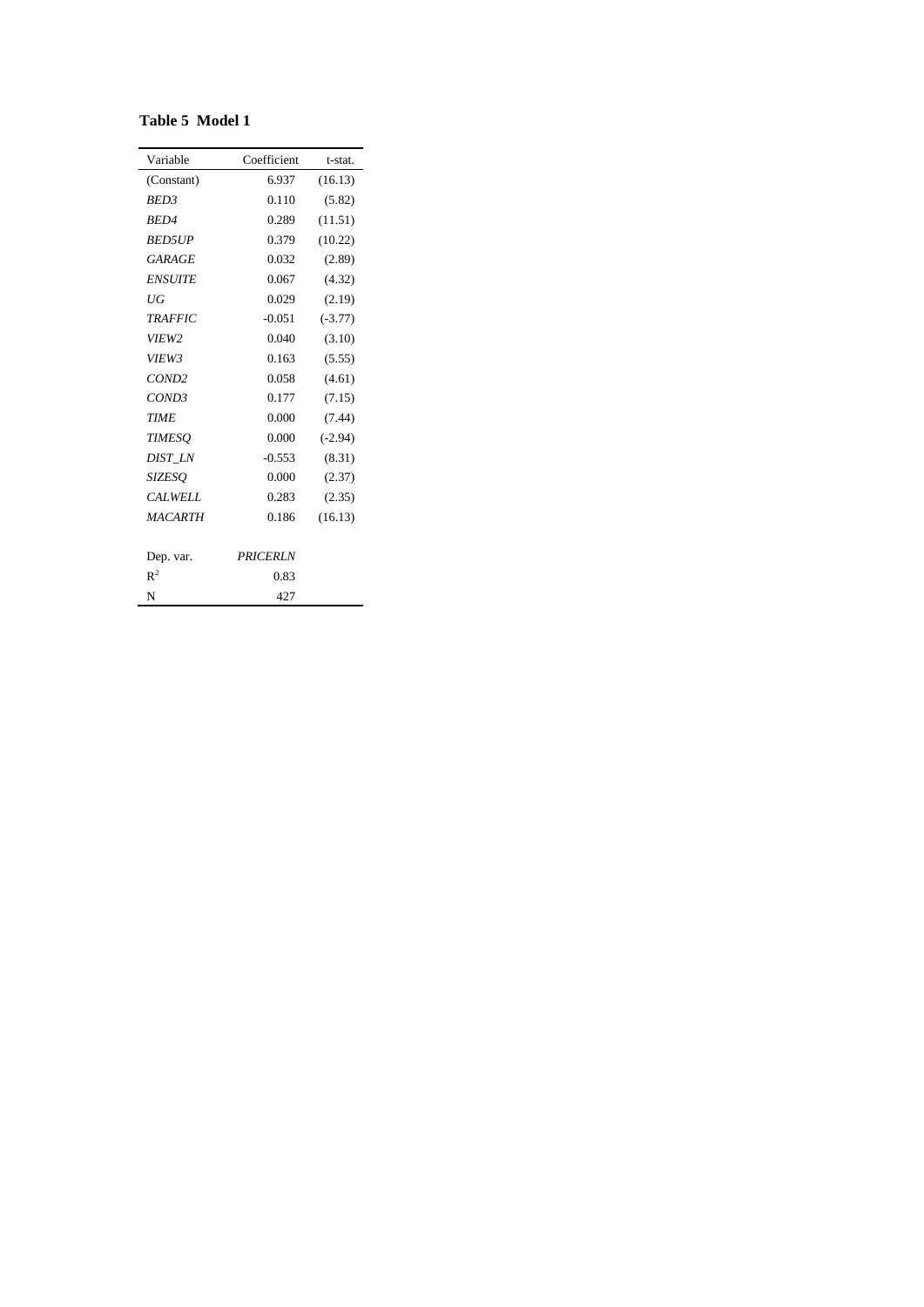|                                | Model 2        |           | Model 3         |           | Model 4         |           | Model 5         |           | Model 6         |           |
|--------------------------------|----------------|-----------|-----------------|-----------|-----------------|-----------|-----------------|-----------|-----------------|-----------|
| Variable                       | Coef.          | t-stat.   | Coef.           | t-stat.   | Coef.           | t-stat.   | Coef.           | t-stat.   | Coef.           | t-stat.   |
| (Constant)                     | 1005.3         | (4.95)    | 6.908           | (13.65)   | 5.978           | (14.33)   | 6.953           | (16.40)   | 7.169           | (6.33)    |
| <b>TIME</b>                    | $-0.130$       | $(-5.06)$ | 0.000           | $(-4.55)$ | 0.000           | $(-5.86)$ |                 |           | 0.000           | $(-5.27)$ |
| BED <sub>3</sub>               | 32.309         | (4.75)    | 0.118           | (6.05)    | 0.051           | (1.66)    | 0.118           | (4.18)    | 0.115           | (3.88)    |
| BED4                           | 108.89         | (10.49)   | 0.289           | (10.74)   | 0.228           | (6.69)    | 0.295           | (9.48)    | 0.296           | (9.10)    |
| <b>BED5UP</b>                  | 163.45         | (8.57)    | 0.391           | (9.59)    | 0.324           | (8.26)    | 0.391           | (10.62)   | 0.381           | (10.15)   |
| <b>GARAGE</b>                  | 11.995         | (2.52)    | 0.032           | (2.52)    | 0.029           | (2.33)    | 0.027           | (2.17)    | 0.027           | (2.15)    |
| <b>ENSUITE</b>                 | 20.554         | (2.96)    | 0.066           | (3.85)    | 0.066           | (4.55)    | 0.065           | (4.62)    | 0.064           | (4.48)    |
| UG                             | 20.408         | (3.08)    | 0.026           | (1.91)    | 0.040           | (3.07)    | 0.031           | (2.50)    | 0.031           | (1.87)    |
| <b>TRAFFIC</b>                 | $-26.765$      | $(-4.20)$ | $-0.054$        | $(-2.85)$ | $-0.055$        | $(-3.75)$ | $-0.044$        | $(-3.05)$ | $-0.047$        | $(-3.03)$ |
| VIEW2                          | 18.960         | (3.20)    | 0.051           | (3.19)    | 0.039           | (3.02)    | 0.041           | (3.26)    | 0.046           | (3.37)    |
| VIEW3                          | 93.062         | (5.34)    | 0.164           | (5.01)    | 0.183           | (7.78)    | 0.159           | (6.79)    | 0.163           | (6.67)    |
| COND <sub>2</sub>              | 20.656         | (3.50)    | 0.059           | (4.20)    | 0.050           | (3.79)    | 0.063           | (4.98)    | 0.058           | (4.38)    |
| COND <sub>3</sub>              | 84.650         | (6.19)    | 0.176           | (5.88)    | 0.163           | (7.87)    | 0.181           | (8.74)    | 0.169           | (8.06)    |
| <b>TIMESO</b>                  | 0.000          | (6.55)    | 0.000           | (6.10)    | 0.000           | (7.50)    |                 |           | 0.000           | (6.82)    |
| DIST_LN                        | $-312.78$      | $(-3.53)$ | $-0.545$        | $(-2.46)$ | $-0.610$        | $(-3.18)$ | $-0.560$        | $(-3.03)$ | $-0.534$        | $(-1.39)$ |
| <b>SIZESO</b>                  | 0.000          | (7.25)    | 0.000           | (7.21)    |                 |           | 0.000           | (9.10)    | 0.000           | (7.71)    |
| <b>CALWELL</b>                 | 170.705        | (3.05)    | 0.277           | (1.97)    | 0.318           | (2.58)    | 0.283           | (2.38)    |                 |           |
| <b>MACARTH</b>                 | 107.710        | (2.92)    | 0.183           | (2.01)    | 0.212           | (2.61)    | 0.180           | (2.29)    |                 |           |
| <b>SIZELN</b>                  |                |           |                 |           | 0.189           | (8.44)    |                 |           |                 |           |
| <b>Ouarterly</b><br>dummy var. | N <sub>o</sub> |           | N <sub>o</sub>  |           | No              |           | Yes             |           | N <sub>o</sub>  |           |
| ABS CD<br>dummy var.           | N <sub>o</sub> |           | N <sub>o</sub>  |           | N <sub>o</sub>  |           | N <sub>o</sub>  |           | Yes             |           |
| Dep. var.                      | <b>PRICER</b>  |           | <b>PRICERLN</b> |           | <b>PRICERLN</b> |           | <b>PRICERLN</b> |           | <b>PRICERLN</b> |           |
| $R^2$                          | 0.79           |           | 0.83            |           | 0.82            |           | 0.84            |           | 0.83            |           |
| $\mathbf N$                    | 427            |           | 342             |           | 427             |           | 427             |           | 427             |           |

#### <span id="page-28-0"></span>**Table 6 Model Sensitivity**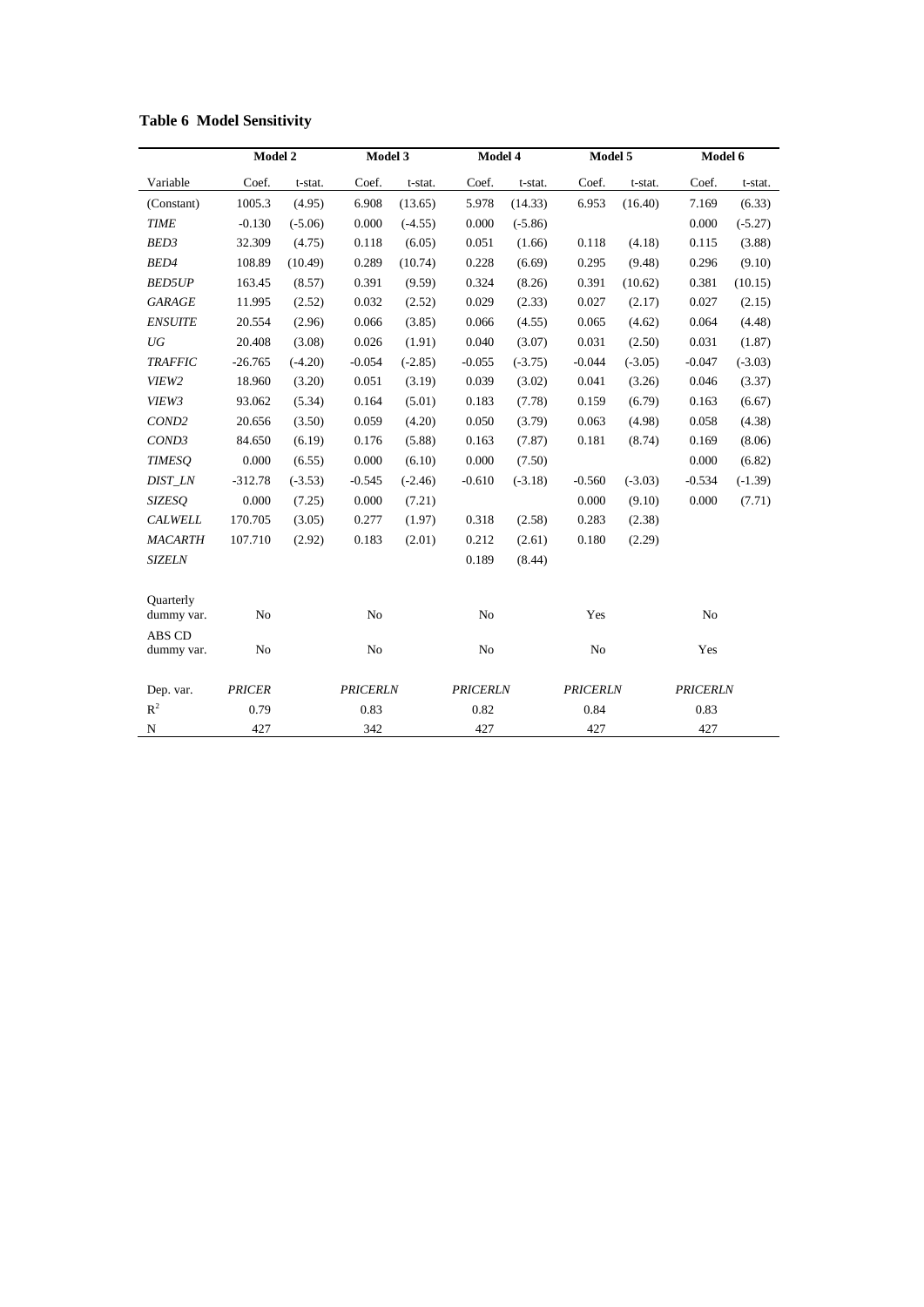<span id="page-29-0"></span>**Figure 3 Estimated Implicit Price and WTP**



*% of households with house type* Z*\**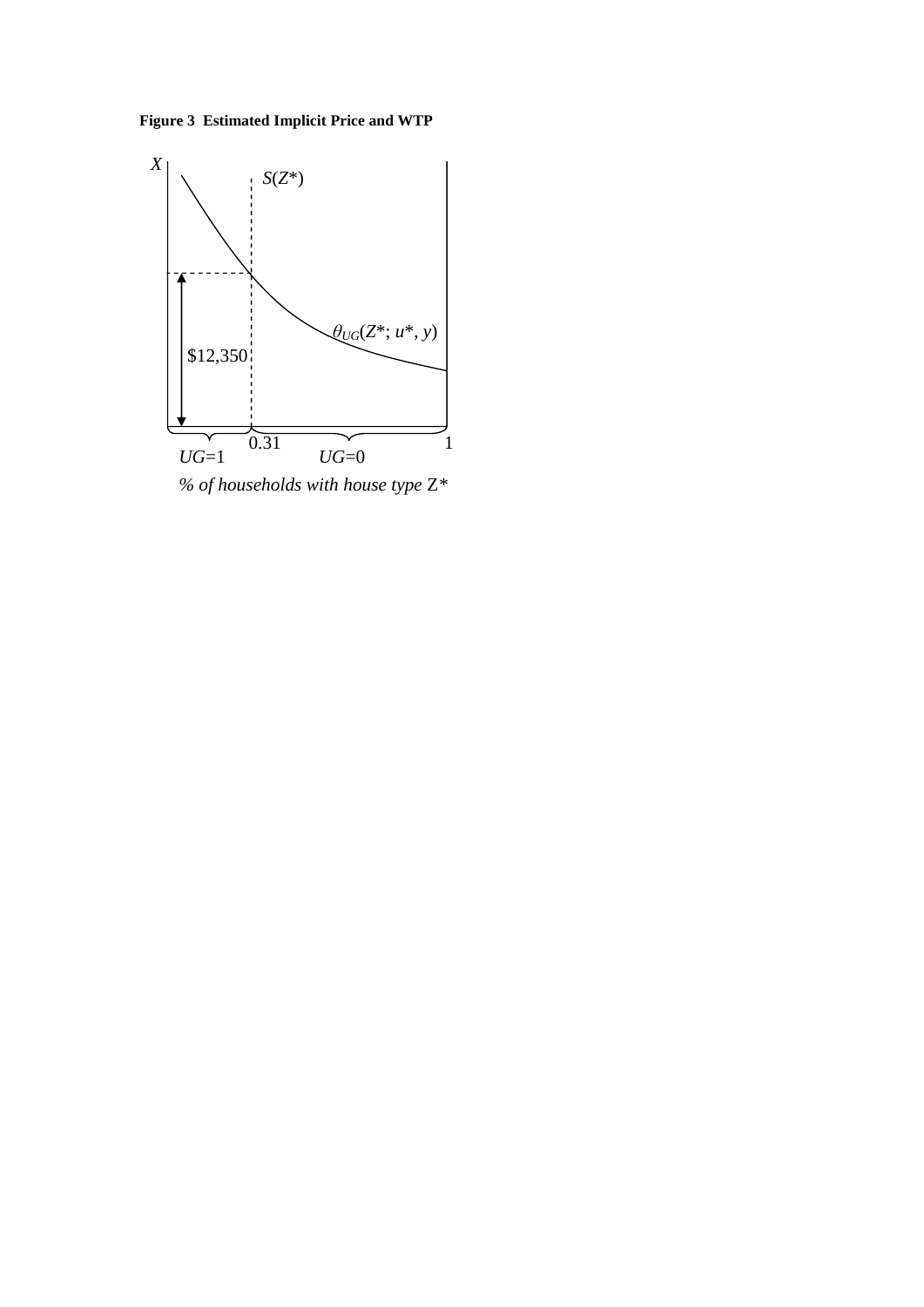**Figure A1 Map of Florey**

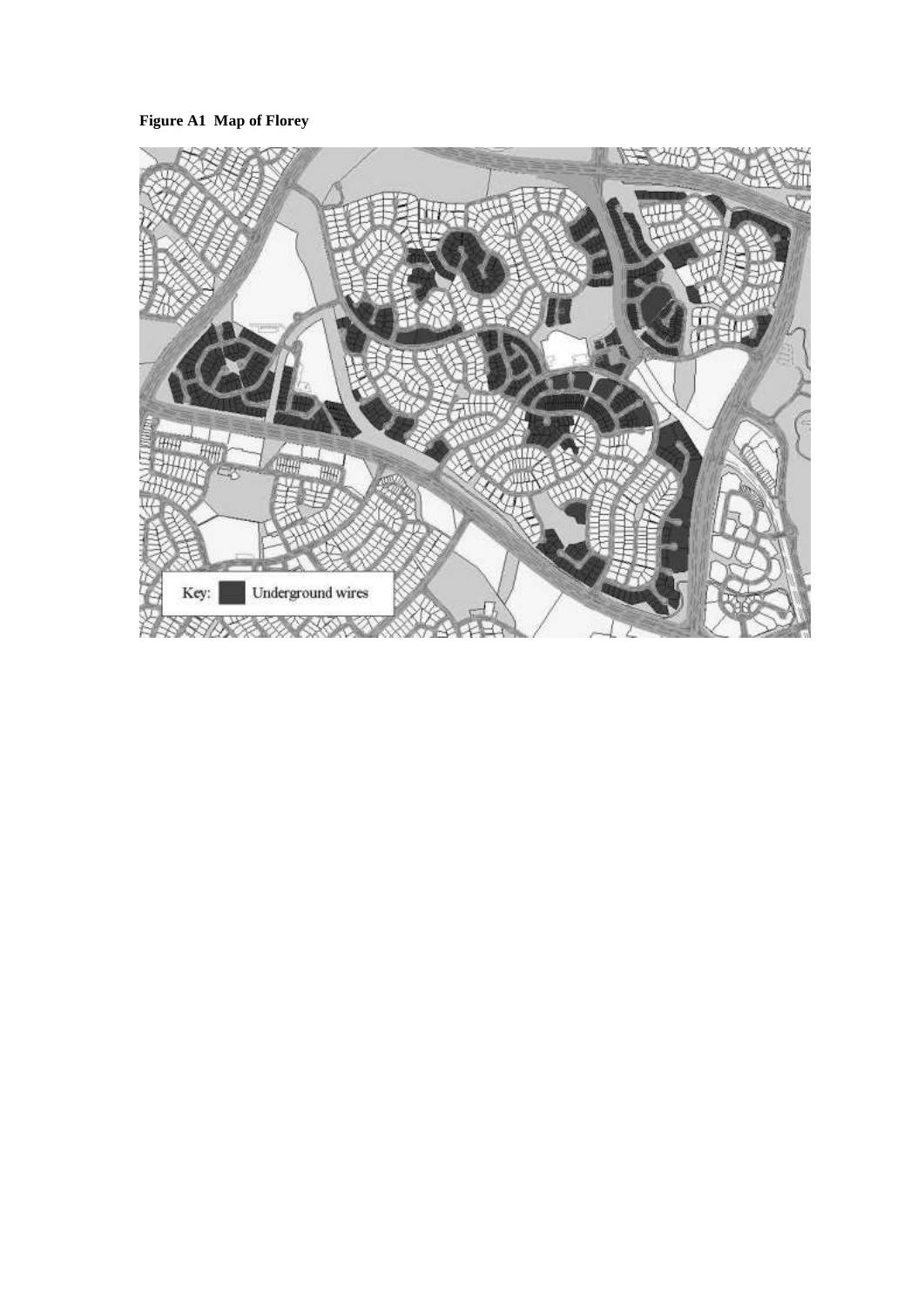**Figure A2 Map of Calwell**

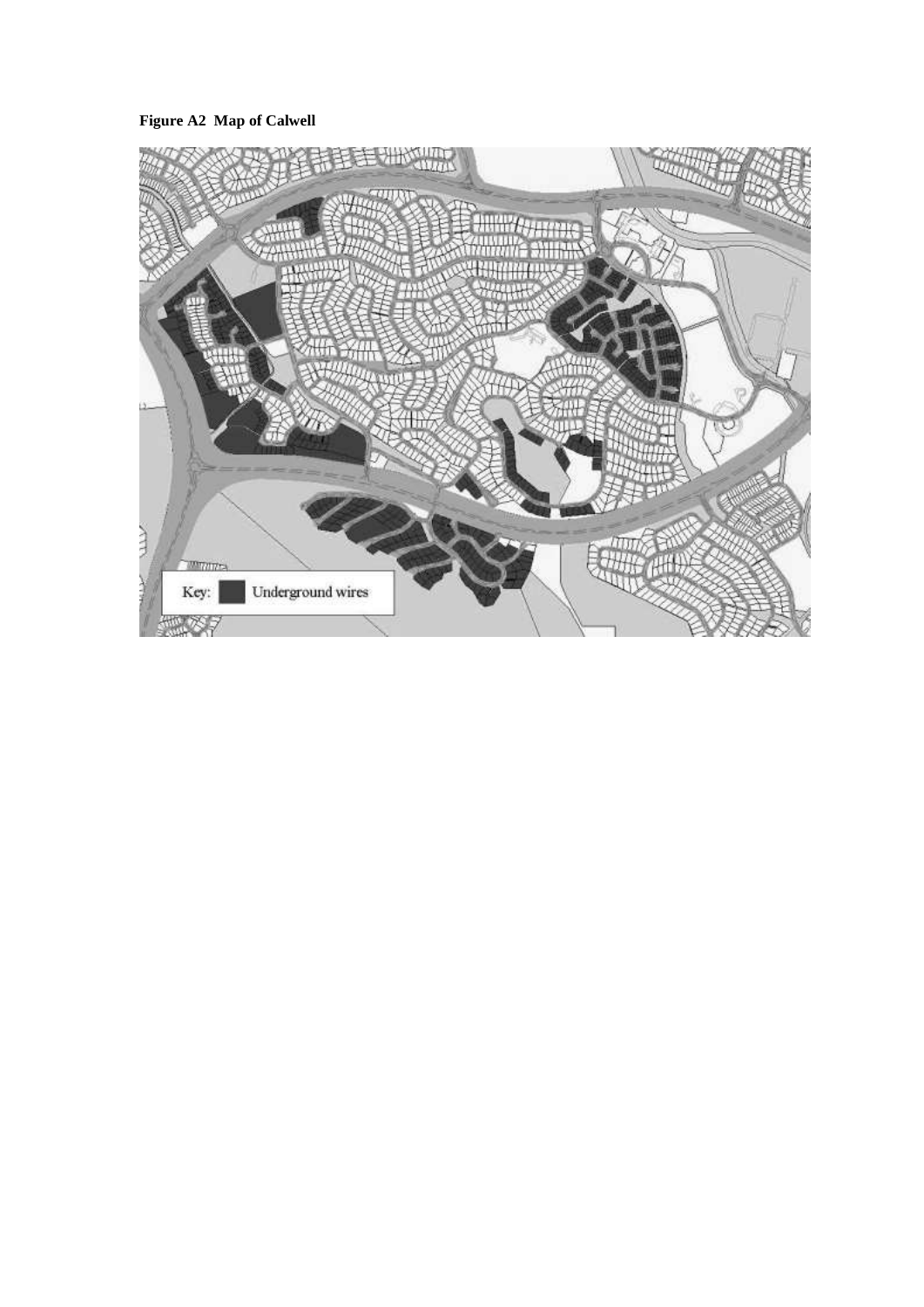#### **Figure A3 Map of Macarthur**

 $\overline{a}$ 



<sup>1</sup> The Australian cities of Perth, Darwin and Adelaide and the New Zealand cities of Auckland and Wellington have implemented undergrounding programs. In the United States, undergrounding is gradually taking place throughout California and in specific locations in Florida, Maryland and Virginia. In the United Kingdom, undergrounding programs are focussed on distribution lines in national parks and areas of outstanding natural beauty.

<sup>2</sup> Studies of households' revealed disutility from proximity to high-voltage overhead transmission lines and towers are of limited benefit due to significant differences in the nature of the infrastructure including the perceived health risks associated with electromagnetic fields from high-voltage wires (Colwell 1990, Des Rosiers 2002, Gregory and von Winterfeldt 1996, Hamilton and Schwann 1995, Kinnard and Dickey 1995, Sims and Dent 2005).

<sup>3</sup> These functions are undefined for  $0 < U$ G $< 1$ , but lines are shown for illustrative purposes. 4 Identification problems and costly data requirements meant that, like many other hedonic price studies, this study does not proceed to the second stage in hedonic estimation suggested by Rosen (1974) in which estimated implicit prices and data on the characteristics of individual suppliers and